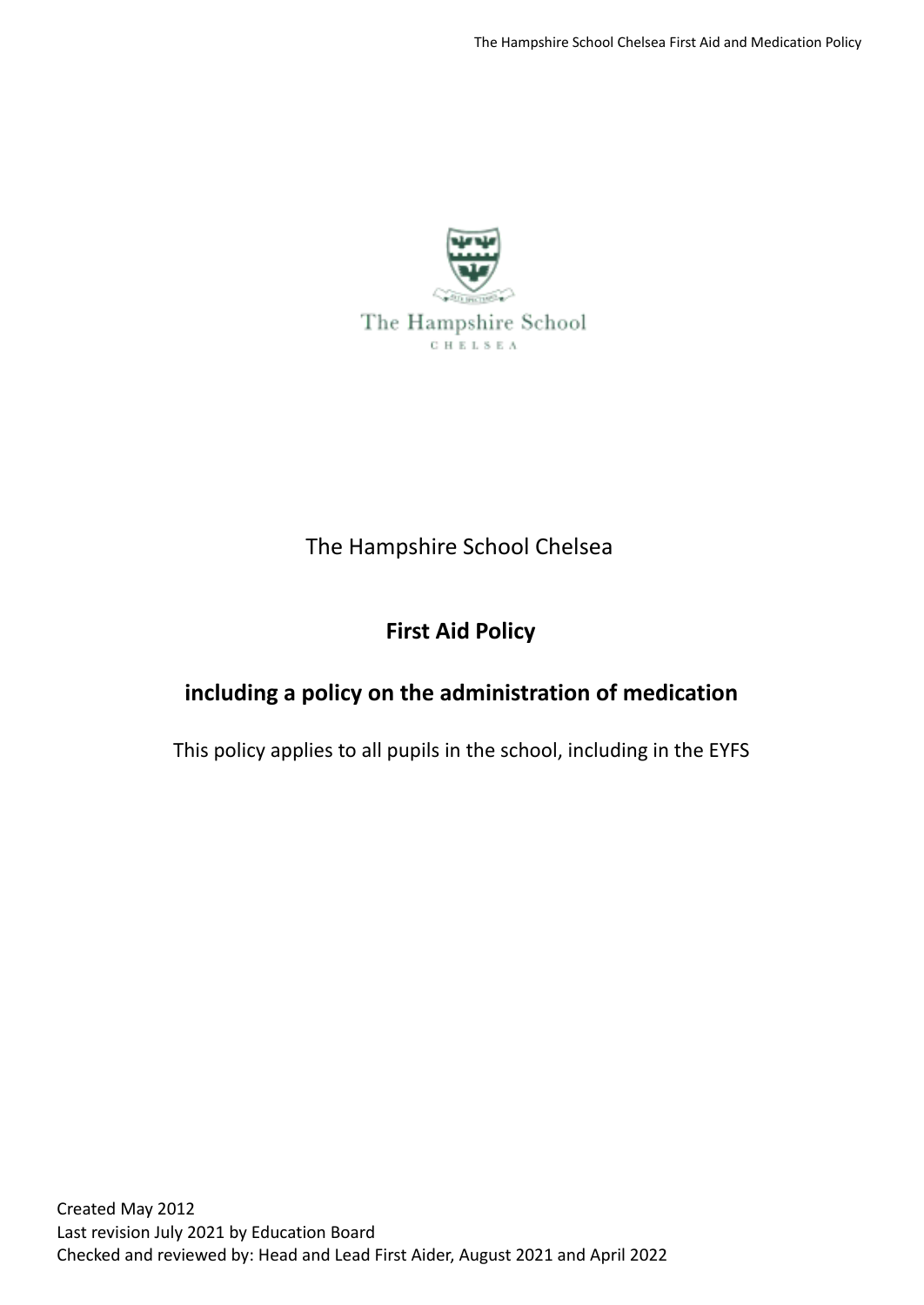1

#### **CONTENTS**

First Aid and Medication Policy Statement of Commitment 3 Details of First Aid Practitioners at The Hampshire School Chelsea 3 Staff also complete the First Aid training with Educare. 4 Practical Arrangements at The Hampshire School Chelsea 4

Location of First Aid Facilities 4 What to do in the case of an accident, injury or illness 5 Contacting parents 5 Contacting the Emergency Services 5 Accident reporting 5 Pupils who are unwell in school 6 First Aid equipment and materials 6 First aid for school trips 6 Emergency care and/or medication plans and treatment boxes 6 Dealing with bodily fluids 7

Infectious diseases 7 Administration of Medication in School 8 (i) Non-Prescription Medication 9 (ii) Prescription-Only Medication 9 (iii) Administration of Medication 9 (iv) Emergency Medication 9 (v) Emergency Asthma Inhalers and Emergency Adrenaline Auto-injectors (Epi-pens) 9 Guidelines for reporting: RIDDOR (Reporting of Injuries, Diseases and Dangerous Occurrences Regulations 2013) 10 Storage of this policy 10 Appendix 1: Guidance to staff on particular medical conditions 11 (i) Allergic reactions 11 (ii) Anaphylaxis 11 Action to be taken 11 (iii) Asthma management 11 General considerations 12 Recognising an asthma attack 12 (iv) Diabetes management 12 (v) Epilepsy management 13 Appendix 2: Needlestick Injuries 15 Appendix 3: Head Injury Policy 16 Appendix 4A: Sample Head Injury Email 20 Appendix 4B: Graduated Return to Play (RFU 2016) 21 Appendix 4C: The Hampshire School Chelsea Graduated Return to Play - Pupil Progress Sheet 22

 $\overline{2}$ **First Aid and Medication Policy Statement of** The Hampshire School Chelsea First Aid and Medication Policy **Commitment**

The Hampshire School Chelsea is committed to caring for, and protecting, the health, safety and welfare of its pupils, staff and visitors. The school take account of additional guidance in regard to prevention and response of COVID-19, as required.

We confirm our adherence to the following standards at all times:

- To make practical arrangements for the provision of First Aid on our premises, during off-site sport and on school visits.
- To ensure that trained First Aid staff renew, update or extend their HSE approved qualifications at least every three years.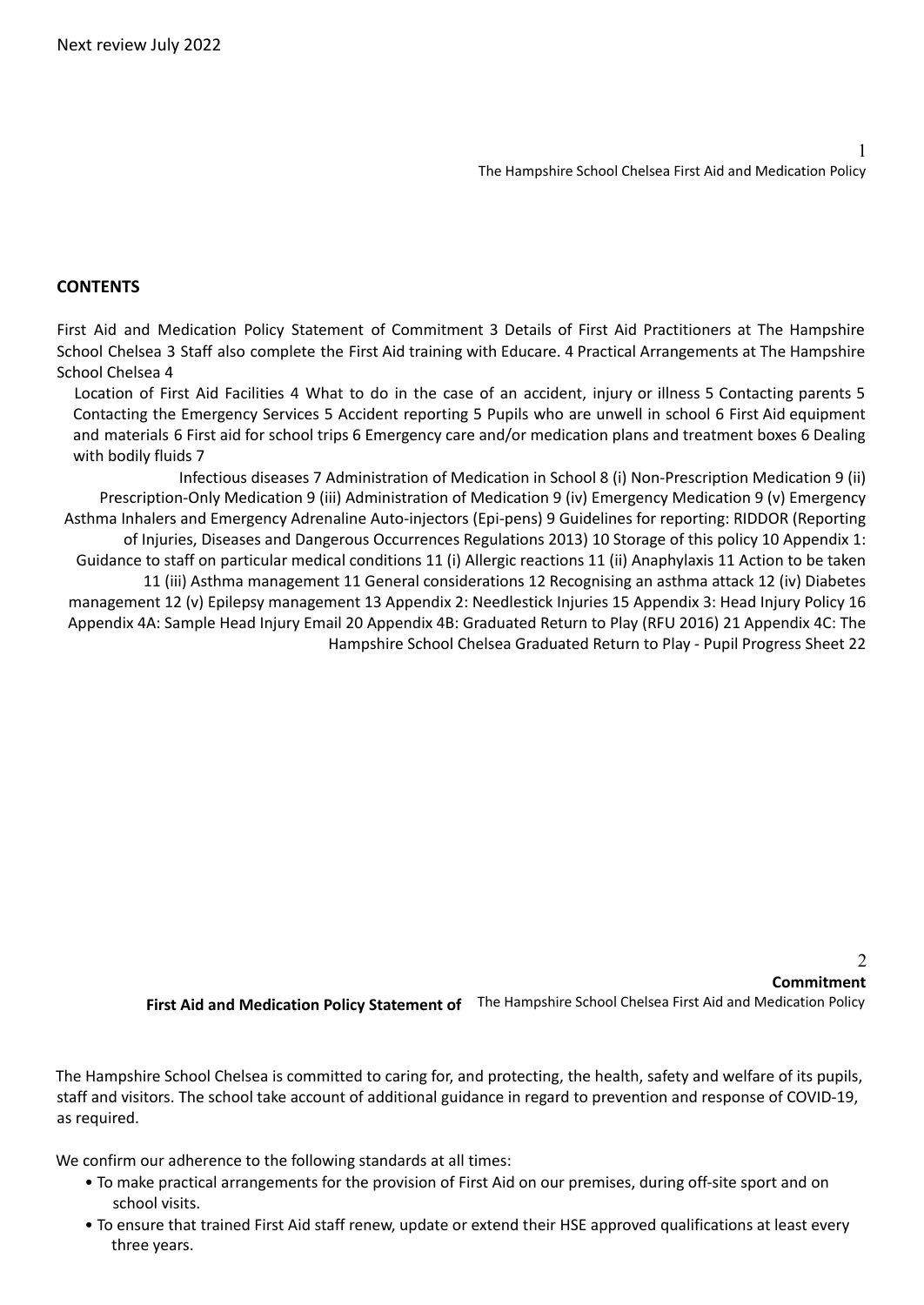- To have a minimum of 2 trained First Aiders on each site at any one time, including a person with a paediatric first aid qualification whenever EYFS pupils are present. Such people will be able to responsibly deliver or organise emergency treatment.
- To ensure that a trained first aider accompanies every off-site visit and activity. In visits involving EYFS pupils, such a person will have a current paediatric first aid qualification.
- To record accidents and illnesses appropriately, reporting to parents and the Health & Safety Executive under the Reporting of Injuries, Diseases and Dangerous Occurrences Regulations (2013).
- To provide accessible first aid kits at various locations on site, along with a portable kit for trips, excursions and sport.

• To record and make arrangements for pupils and staff with specific medical conditions. • To deal with the disposal of bodily fluids and other medical waste accordingly, providing facilities for the hygienic and safe practice of first aid.

- To contact the medical emergency services if they are needed, informing next of kin immediately in such a situation.
- To communicate clearly to pupils and staff where they can find medical assistance if a person is ill or an accident has occurred.
- To communicate clearly in writing to parents or guardians if a child has sustained a bump to the head at school, however minor, and to communicate in writing in relation to every instance of accident or first aid or the administration of medicine for pupils in EYFS.

| Name                        | Date of Training | Qualification                          | Provider            |  |
|-----------------------------|------------------|----------------------------------------|---------------------|--|
| Seta Alexandrovich          | 30 August 2019   | Paediatric First Aid                   | Safe and Sound      |  |
| Harry Cloke                 | 1 September 2021 | Paediatric First Aid                   | Safe and Sound      |  |
| Samantha Danison            | 1 September 2021 | Paediatric First Aid                   | Safe and Sound      |  |
| Champana Edwards            | 30 August 2019   | Paediatric First Aid                   | Safe and Sound      |  |
| Almudena Gonzalez-Diaz      | 1 September 2021 | Paediatric First Aid                   | Safe and Sound      |  |
| <b>Andrew Hart</b>          | 1 September 2021 | Paediatric First Aid                   | Safe and Sound      |  |
| <b>Winifred Healy</b>       | 21 October 2020  | Paediatric First Aid                   | St John's Ambulance |  |
| <b>Charis King</b>          | 30 August 2019   | Paediatric First Aid                   | Safe and Sound      |  |
| <b>Eleanor Martin Smith</b> | 30 August 2019   | Paediatric First Aid                   | Safe and Sound      |  |
| Gemma Mori                  | 1 September 2021 | Paediatric First Aid<br>Safe and Sound |                     |  |
| Pedro Pais                  | 1 September 2021 | Paediatric First Aid                   | Safe and Sound      |  |
| Jennifer Schaeffer          | 1 September 2021 | Paediatric First Aid                   | Safe and Sound      |  |

#### **Details of First Aid Practitioners at The Hampshire School Chelsea**

3 The Hampshire School Chelsea First Aid and Medication Policy

| Andy Shepherd     | 1 September 2021 | Paediatric First Aid | Safe and Sound |  |
|-------------------|------------------|----------------------|----------------|--|
| Jenna Smith       | 30 August 2019   | Paediatric First Aid | Safe and Sound |  |
| Isabel Villanueva | 30 August 2019   | Paediatric First Aid | Safe and Sound |  |
| Claire Warner     | 1 September 2021 | Paediatric First Aid | Safe and Sound |  |
| Philip Wright     | 1 September 2021 | Paediatric First Aid | Safe and Sound |  |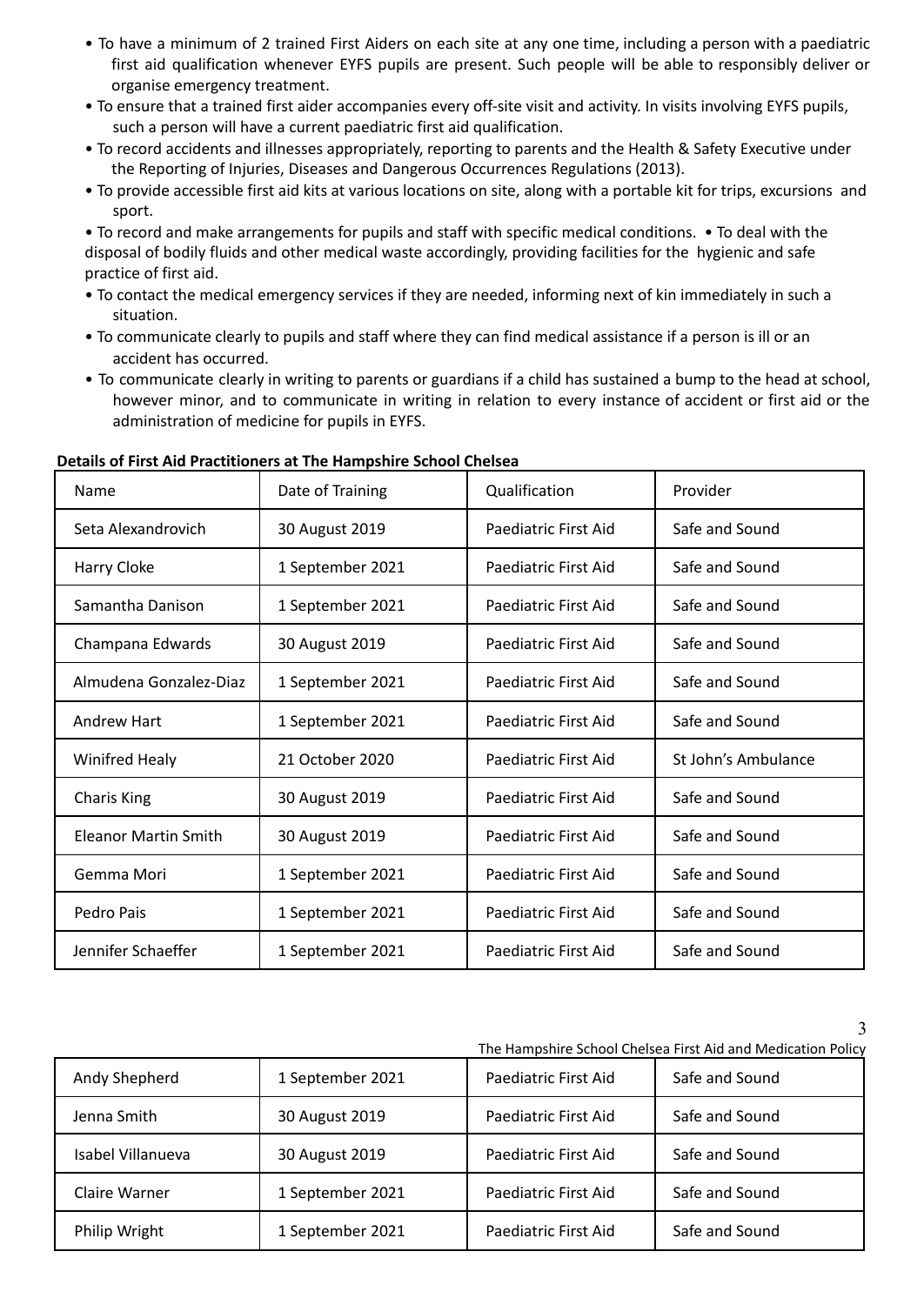Staff also complete the First Aid training with Educare.

## **Practical Arrangements at The Hampshire School Chelsea**

## **Location of First Aid Facilities**

- The Medical Room is located on the ground floor for first aid treatment and for pupils or staff to rest/recover if feeling unwell.
- This includes; a bed, first aid supplies, a water supply and sink, a bathroom nearby and hygiene supplies such as gloves and paper towels.
- A portable first aid kit must be obtained from the office for school visits.

## **Responsibilities of the Trained First Aiders**

- Provide appropriate care for pupils of staff who are ill or sustain and injury
- Record all accidents centrally in the School's Accident Book (to be found in the Medical Room). Head bump incidents are also recorded on the school's management system.
- In the event of any injury to the head, however minor, ensure that the event is recorded in the First Aid book in the Medical Room and a member of the Senior Leadership Team (SLT) informed immediately. A letter from the office will be sent home to parents/guardians via the school's management system after a call home from the SLT member. Please refer to Appendix 3 regarding Head Injuries for a copy of the template letter.

• In the event of all headbumps and any accidents of more than a minor injury in EYFS, ensure that written or electronic communication is sent home to parents/guardians and a copy placed in the pupil's file. • Make arrangements with parents/guardians to collect children and take them home if they are deemed too unwell to continue the school day.

• Inform the Lead First Aider of all incidents where first aid has been administered.

**Responsibilities of the Lead First Aider (Receptionist, Miss Healy and EYFS, Miss Danison)** • Ensure that all staff and pupils are familiar with the school's first aid and medical procedures. • Ensure that all staff are familiar with measure to provide appropriate care for pupils with particular medical needs (eg. Diabetic needs, Epi-pens, inhalers).

- Ensure that a list is maintained and available to staff of all pupils with particular medical needs and appropriate measures needed to care for them.
- Monitor and re-stock supplies and ensure that first aid kits are replenished.
- Ensure that the school has an adequate number of appropriately trained First Aiders. •
- Co-ordinate First Aiders and arrange for training to be renewed as necessary.
- Maintain adequate facilities.
- Ensure that correct provision is made for pupils with special medical requirements both in school and on off site visits.
- On a monthly basis, review First Aid records to identify any trends or patterns and report to the Health and Safety committee
- Fulfil the school's commitment to report to RIDDOR, as described below
- Liaise with managers of external facilities, such as the local sports facilities, to ensure appropriate first aid provision.
- Contact emergency medical services as required.
- Maintain an up-to-date knowledge and understanding of guidance and advice from appropriate agencies

4 The Hampshire School Chelsea First Aid and Medication Policy

## **Personal Protective Equipment (PPE)**

The school provides PPE to all staff. This includes disposable gloves, face masks, face shields and hand sanitiser. Staff and Year 7 and 8 pupils wear face masks in corridors, and the staffroom. Surfaces are regularly cleaned with anti bacterial disinfectant by the cleaning department. Staff should wear disposable gloves if physical contact is likely to be made with potentially contaminated areas or items. It is recommended that staff should wear a face mask when there is an anticipated risk of contamination with splashes, droplets of blood or body fluids. Staff should clean their hands thoroughly with soap and water or alcohol sanitiser before putting on and after taking off PPE.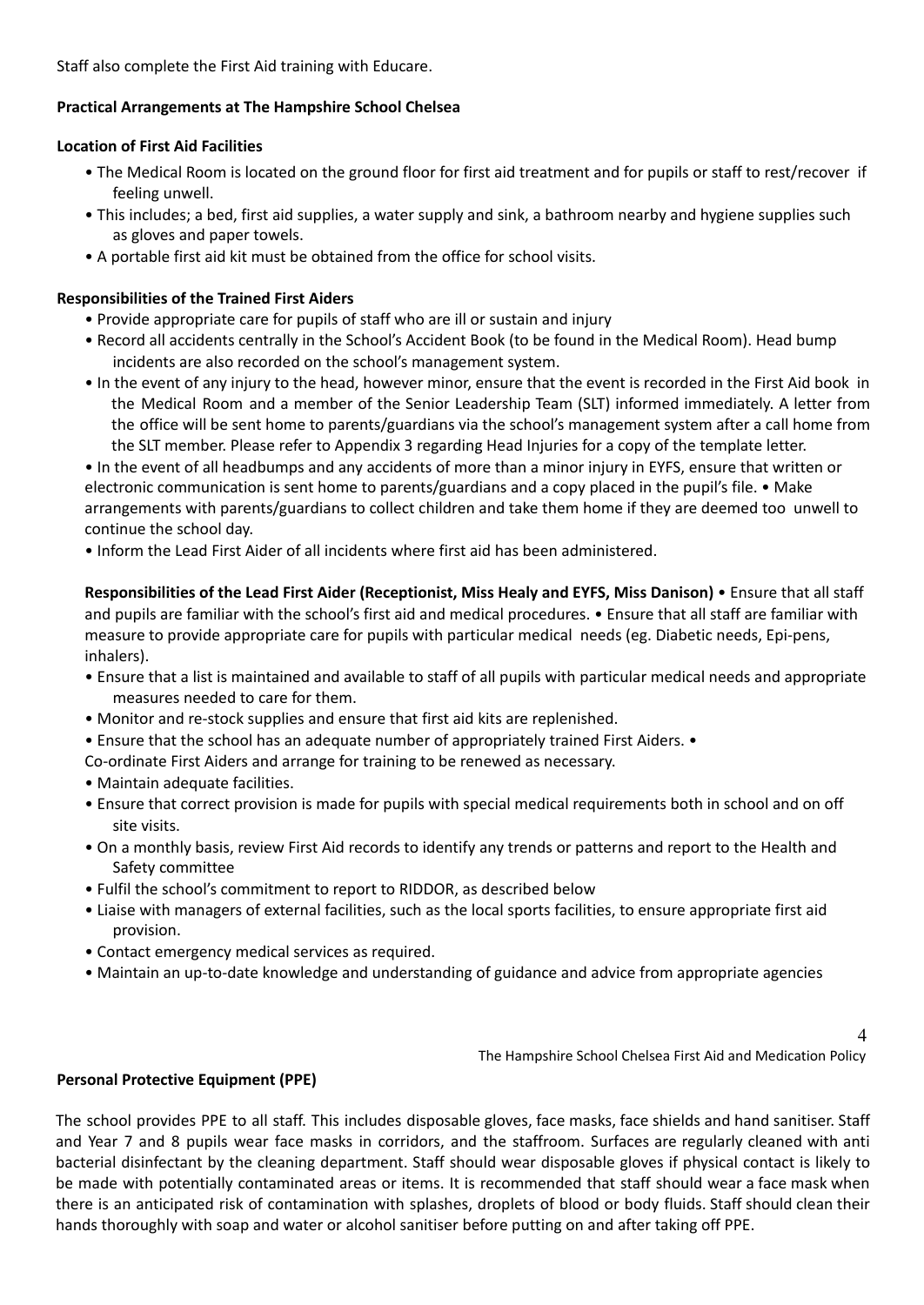## **What to do in the case of an accident, injury or illness**

A member of staff or pupil witnessing an accident, injury or illness should immediately contact a named trained first aider (see above). The school office should be contacted if the location of a trained first aider is uncertain. Any pupil or member of staff sustaining an injury whilst at school should be seen by a first aider who will provide immediate first aid and summon additional help as needed.

The pupil or member of staff should not be left unattended.

The first aider will organise an injured pupil's transfer to the sick room if possible and appropriate and to hospital in the case of an emergency.

Parents should be informed as necessary by telephone by the first aider or school receptionist. This will be followed up in writing and a record kept at school. A record of all accidents, injuries and the administration of first aid is maintained in the accident log.

In relation to a head injury, please refer to Appendix 3.

#### **Contacting parents**

Parents should be informed by telephone as soon as possible after an emergency or following a **serious/significant** injury including:

• Head injury. The parent is informed immediately by a call from a member of the SLT and a note of the injury is sent home. The Form Tutor is alerted to the injury to enable monitoring of the child if they are not sent home immediately or leave school premises for off-site medical treatment. The child is issued with a head bump sticker or wristband – available in the Medical Room.

- Suspected sprain or fracture
- Following a fall from height
- Dental injury
- Anaphylaxis & following the administration of an Epi-pen
- Epileptic seizure
- Severe hypoglycaemia for pupils, staff or visitors with diabetes
- Severe asthma attack
- Difficulty breathing
- Bleeding injury
- Loss of consciousness
- If the pupil is generally unwell

If non-emergency transportation is required, an authorised taxi service will be used if parents are delayed. A member of staff will accompany the pupil until a parent arrives. Parents can be informed of smaller incidents at the end of the school day by the form teacher.

In EYFS, ALL headbumps and incidents of more than a minor injury must be communicated to the parents in writing and a copy placed in the child's file. A parent should sign the school copy agreeing that they have been notified.

#### **Contacting the Emergency Services**

An ambulance should be called for any condition listed above or for any injury that requires emergency treatment. Any pupil taken to hospital by ambulance must be accompanied by a member of staff until a parent arrives. All cases of a pupil becoming unconscious (not including a faint) or following the administration of an Epi-pen, must be taken to hospital.

#### **Accident reporting**

The accident log must be completed for any accident or injury occurring at school, at the local sports facilities, or on a school trip. This includes any accident involving staff or visitors. The accident log will be monitored by the Lead First

5

The Hampshire School Chelsea First Aid and Medication Policy

Aider as certain injuries require reporting (RIDDOR requirements). Care should be taken that the accident log, whether hard copy or electronic, is stored securely so that it can be seen only by those who have authority to read it.

#### **Pupils who are unwell in school**

Any pupil who is unwell cannot be left to rest unsupervised in the sick room. If a pupil becomes unwell, a parent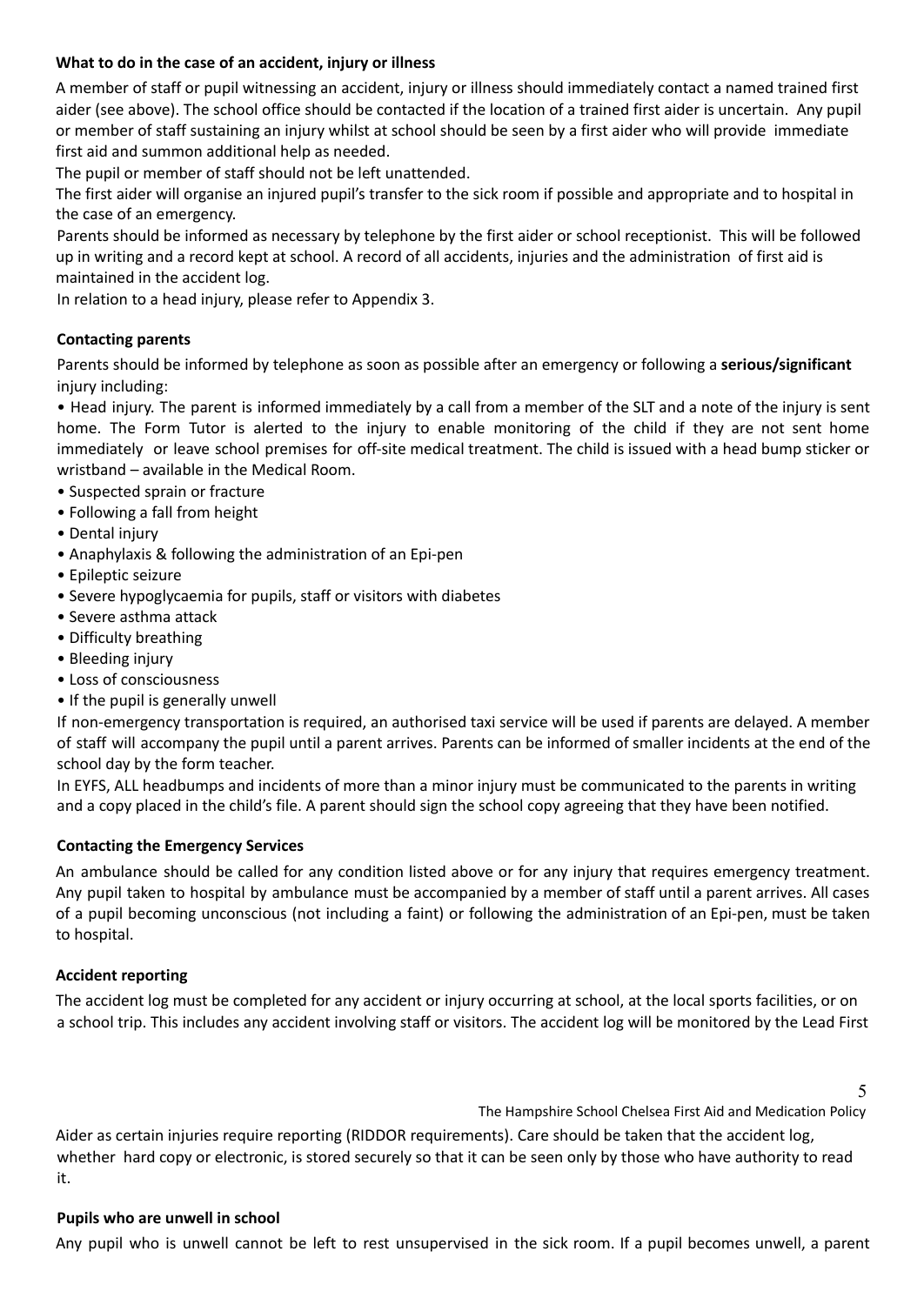should be contacted as soon as possible by the Lead First Aider, the school secretary or the head teacher. In the event a parent is unavailable the school should attempt to contact the secondary contact.

Anyone not well enough to be in school should be collected as soon as possible by a parent. Staff should ensure that a pupil who goes home ill remembers to sign out at the school office.

## **First Aid equipment and materials**

The Lead First Aider is responsible for stocking and checking the first aid kits. Staff are asked to notify the Lead First Aider when supplies have been used in order that they can be restocked. The first aid boxes contain (based on HSE guidance):

- A first aid guidance card
- At least 20 adhesive hypoallergenic plasters (including blue plasters for home economics) •
- 4 triangular bandages (slings)
- Safety pins
- Cleaning wipes
- Adhesive tape
- 2 sterile eye pads
- 6 medium sized unmedicated dressings
- 2 large sized unmedicated dressings
- Disposable gloves
- 1 resuscitator
- Yellow clinical waste bag

First aid kits are kept in all classrooms in school. They are also kept in the following locations:

- Science Lab
- Main Hall
- Library
- Medical Room
- Kitchen
- PE Office
- Playground
- School Minibuses

# **First aid for school trips**

The trip organiser must ensure that at least one adult accompanying the trip has an appropriate first aid qualification (paediatric certificate for trips involving EYFS pupils) and undertake a risk assessment to ensure an appropriate level of first aid cover, with reference to the educational visits policy, which includes further guidance. Each classroom has a First Aid kit which is taken on school trips. The classroom First Aid kits are replenished by the Class Teacher on return. Any accidents/injuries must be reported to the Lead First Aider and to parents and documented in the accident book in accordance with this policy. RIDDOR guidelines for reporting accidents must be adhered to. For any major accident or injury the appropriate health & safety procedure must be followed. The person responsible for completing a RIDDOR report is the lead first aider, in consultation with the Head.

## **Emergency care and/or medication plans and treatment boxes**

The Lead First Aider ensures that staff are made aware of any pupil with an emergency care plan. These care plans are displayed in the staff room. A copy is also kept in the Medical Room. Pupils with a serious medical condition will have an emergency care plan and/or personal medication plan drawn up and agreed by the Lead First Aider, parents and, where appropriate, the child's doctor. Emergency treatment boxes must always be taken if the pupil is out of school. The boxes are kept in the child's classroom for easy access and managed by the Class Teacher.

Pupils using crutches or having limited mobility – Parents must inform the school of the nature of injury and the anticipated duration of immobility. The form tutor will arrange for a 'class partner' to carry books, open doors etc.

The Hampshire School Chelsea First Aid and Medication Policy

Information about the condition will be discussed in staff meetings to enable teachers to be fully aware of the pupil's needs. Arrangements will be made for the pupil to arrive/leave lessons early to allow for a safe transfer around school. Parents must inform the school of any particular difficulties.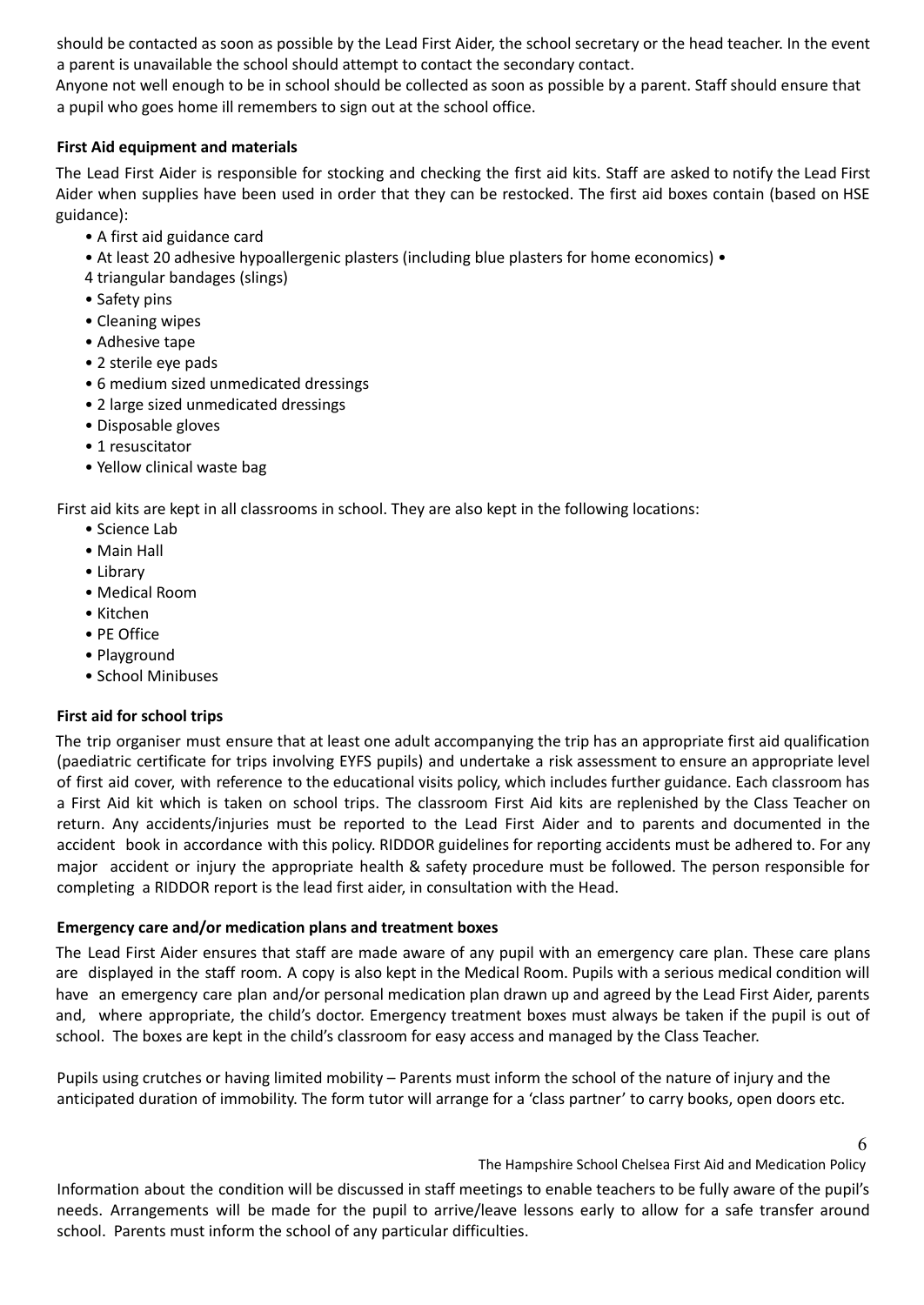Pupils with medical conditions – A list is available in the staff room and the sick room of all pupils who have a serious allergy or medical condition. This information is useful for lesson planning and for risk assessments prior to a school trip. Please return emergency boxes on completion of the trip. If staff become aware of any condition not on these lists please inform the Lead First Aider.

If a pupil has either temporary or ongoing limited mobility, the school will consider whether the pupil requires a *personal evacuation plan*, for implementation in fire drills and similar occasions. If this is the case, the child's Form Teacher in liaison with the Lead First Aider will ensure that a plan is drawn up, taking advice from parents and healthcare professionals, as appropriate, and will ensure that relevant staff are trained in its implementation.

The nearest Automated External Defibrillator (AED) is located in the medical building immediately opposite the school site.

# **Dealing with bodily fluids**

In order to maintain protection from disease, all bodily fluids should be considered infected. To prevent contact with bodily fluids the following guidelines should be followed.

- When dealing with any bodily fluids wear disposable gloves.
- Wash hands thoroughly with soap and warm water after the incident.
- Keep any abrasions covered with a plaster.
- Spills of the following bodily fluids must be cleaned up immediately.
- Bodily fluids include:
	- o Blood, Faeces, Urine, Nasal and eye discharges, Saliva, Vomit

## **Process**

- Disposable towels should be used to soak up the excess, and then the area should be treated with a disinfectant solution
- Never use a mop for cleaning up blood and bodily fluid spillages
- All contaminated material should be disposed of in a yellow clinical waste bag (available in all first aid boxes) then placed in the waste bin in the sick room.
- Avoid getting any bodily fluids in your eyes, nose, mouth or on any open sores.
- If a splash occurs, wash the area well with soap and water or irrigate with copious amounts of saline.

Please refer also to Appendix 2 with reference to needlestick injuries.

## **Infectious diseases**

If a child is suspected of having an infectious disease advice should be sought from the Lead First Aider who will follow the Public Health England guidelines below to reduce the transmission of infectious diseases to other pupils and staff.

| <b>ILLNESS</b>    | <b>PERIOD OF EXCLUSION</b>             | <b>COMMENTS</b>                                                                                                                                                                                                                                                         |
|-------------------|----------------------------------------|-------------------------------------------------------------------------------------------------------------------------------------------------------------------------------------------------------------------------------------------------------------------------|
| Chickenpox        | 5 days from onset of rash              | Pregnant women up to 20 weeks and those in the<br>last 3 weeks of pregnancy should inform their<br>midwife that they have been in contact with<br>chickenpox.<br>Any children being treated for cancer or on high<br>doses of steroids should also seek medical advice. |
| Covid-19          | Follow medical advice                  | Follow government and WHO guidance                                                                                                                                                                                                                                      |
| German<br>Measles | For 5 days from onset of<br>rash       | Pregnant women should inform their midwife<br>about contact                                                                                                                                                                                                             |
| Impetigo          | Until lesions are crusted<br>or healed | Antibiotic treatment by mouth may speed healing                                                                                                                                                                                                                         |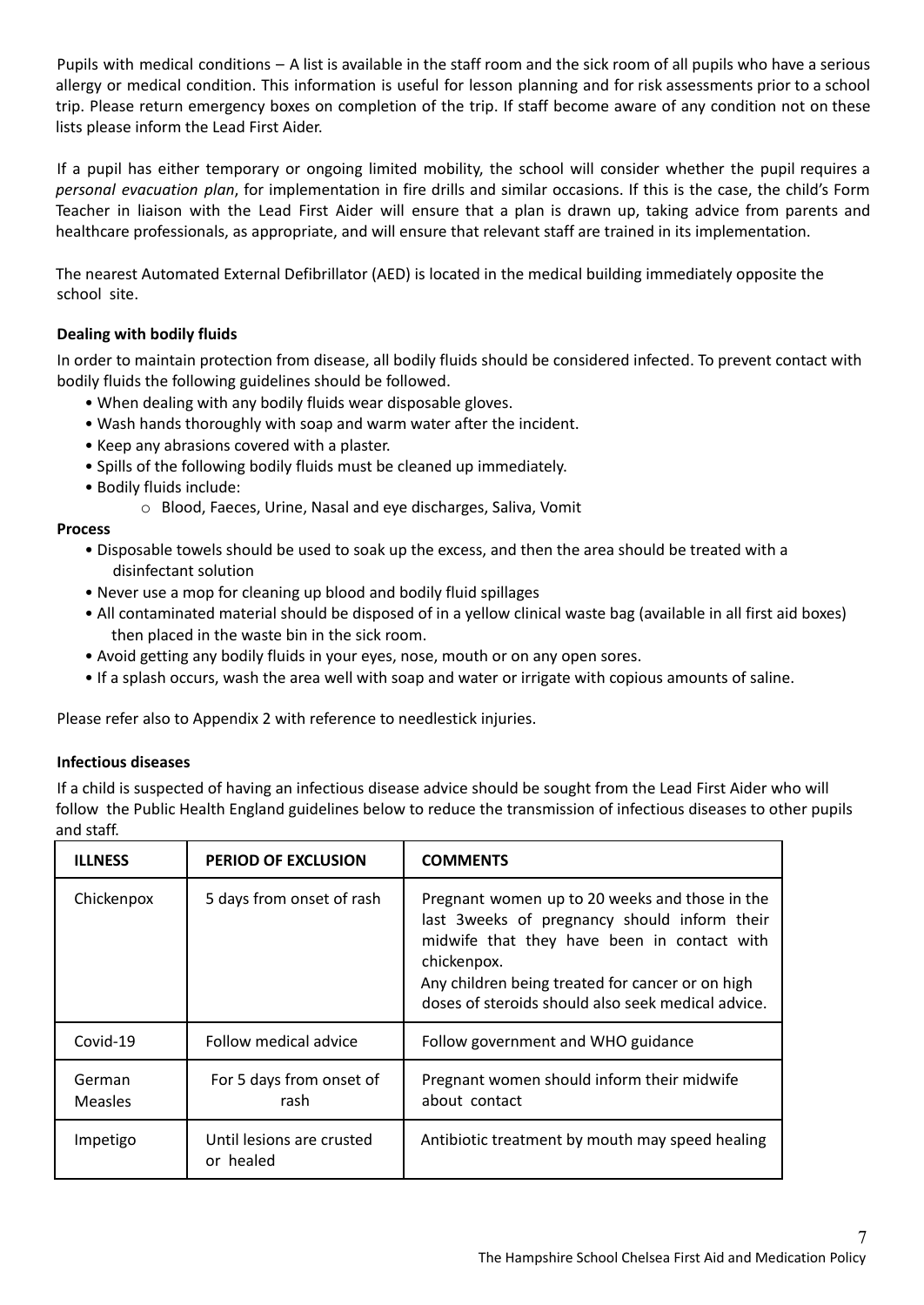| <b>Measles</b>                  | 5 days from onset of rash                              | Any children being treated for cancer or on high<br>doses of steroids must seek medical advice                                                                                                                                    |  |
|---------------------------------|--------------------------------------------------------|-----------------------------------------------------------------------------------------------------------------------------------------------------------------------------------------------------------------------------------|--|
| <b>Scabies</b>                  | Until treatment has been<br>commenced                  | Two treatments one week apart for cases.<br>Treatment should include all household members<br>and any other very close contacts                                                                                                   |  |
| <b>Scarlet Fever</b>            | 5 days after<br>commencing<br>antibiotics              | Antibiotic treatment recommended                                                                                                                                                                                                  |  |
| Slapped<br>Cheek<br>Syndrome    | None                                                   | Pregnant women up to 20 weeks must inform<br>their midwife about contact                                                                                                                                                          |  |
| Diarrhoea and<br>vomiting       | 48 hours from last episode<br>of diarrhoea or vomiting | Exclusion from swimming may be needed                                                                                                                                                                                             |  |
| <b>Hepatitis A</b>              | Exclusion may be necessary                             | Consult Public Health England                                                                                                                                                                                                     |  |
| Meningococ<br>cal<br>meningitis | Until recovered                                        | Communicable disease control will give advice on<br>any treatment needed and identify contact<br>requiring treatment. No need to exclude siblings<br>or other close contacts.                                                     |  |
| <b>Viral Meningitis</b>         | Until fully recovered                                  | Milder illness                                                                                                                                                                                                                    |  |
| Threadworms                     | None                                                   | Treatment is recommended for the pupil and<br>family members                                                                                                                                                                      |  |
| <b>Mumps</b>                    | 5 days from onset of<br>swollen glands                 |                                                                                                                                                                                                                                   |  |
| <b>Head Lice</b>                | None once treated                                      | Treatment is recommended for the pupil and<br>close contacts if live lice are found                                                                                                                                               |  |
| Conjunctivitis                  | None                                                   | Children do not usually need to stay off school<br>conjunctivitis if they are feeling well. If,<br>with<br>they are feeling<br>unwell<br>however,<br>with<br>conjunctivitis they should stay off school until<br>they feel better |  |
| Influenza                       | Until fully recovered                                  |                                                                                                                                                                                                                                   |  |
| Cold sores                      | None                                                   | Avoid contact with the sores                                                                                                                                                                                                      |  |
| Warts, verrucae                 | None                                                   | Verrucae should be covered in swimming pools,<br>gymnasiums and changing rooms                                                                                                                                                    |  |
| Glandular fever                 | None                                                   |                                                                                                                                                                                                                                   |  |
| Tonsillitis                     | None                                                   |                                                                                                                                                                                                                                   |  |

# **Administration of Medication in School**

The school aims to support as far as possible, and maintain the safety of, pupils who require medication during the school day.

However, it should be noted that:

- No child should be given any medication without their parent's written consent.
- No Aspirin products are to be given to any pupil at school.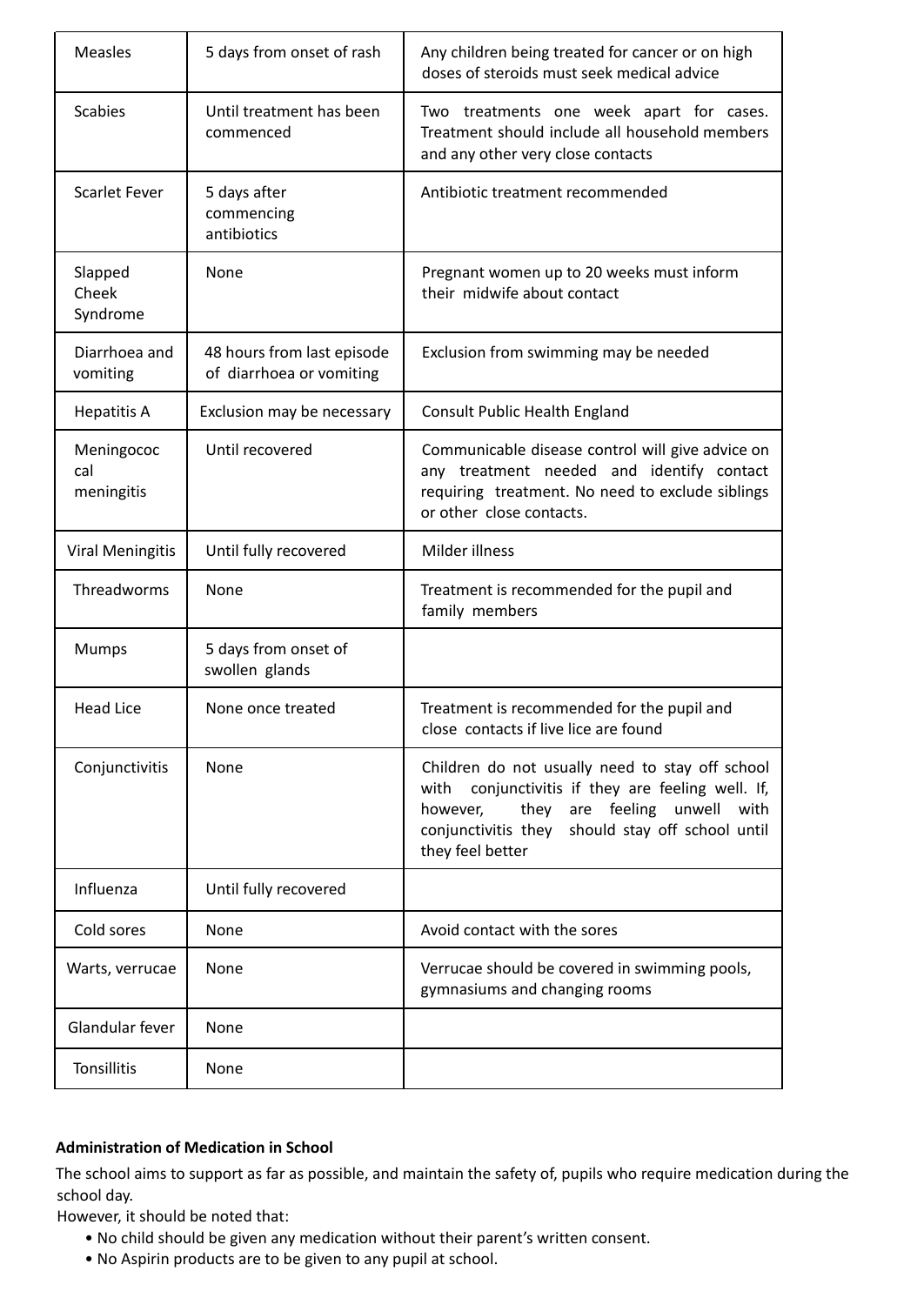Parents must be given written confirmation of any medication administered at school, a copy of which will be kept on the pupil's file. Proformas for this are available from the school office, in addition parents can give blanket permission for the use of non-prescription, children's dosage medicines at the start of the school year

8

The Hampshire School Chelsea First Aid and Medication Policy

Children will need to take medication during the school day e.g. antibiotics. However, wherever possible the timing and dosage should be arranged so that the medication can be administered at home.

## **(i) Non-Prescription Medication**

These are only to be administered by the Lead First Aider or a designated person if they have agreed to this extension of their role and have been appropriately trained.

A teacher may administer non-prescription medication on a residential school trip provided that written consent has been obtained in advance. This may include travel sickness pills or pain relief.

All medication administered must be documented, signed for and parents informed in writing. Parents are asked to complete a consent form at the start of the academic year to cover the administration of non prescription medicines when deemed necessary by a school first aider, this includes EYFS children, provided that parents are contacted immediately before the administration of the medication. In all cases which rely on such on going consent, parents must be informed in writing / electronically on the same day or as soon as is reasonably practicable, that the administration of medication has taken place.

## **(ii) Prescription-Only Medication**

Prescribed medicines may be given to a pupil by the Lead First Aider or a designated person if they have agreed to this extension of their role and have been appropriately trained. Written consent must be obtained from the parent or guardian, clearly stating the name of the medication, dose, frequency and length of course. The school will accept medication from parents only if it is in its original container, with the original dosage instructions. Prescription medicines will not be administered unless they have been prescribed for the child by a doctor, dentist, nurse or pharmacist. Medicines containing aspirin will be given only if prescribed by a doctor.

A form for the administration of medicines in school is available from the Front Office.

## **(iii) Administration of Medication**

Any member of staff administering medication should be trained to an appropriate level, this includes specific training e.g. use of Epi-pens

- The medication must be checked before administration by the member of staff confirming the medication name, pupil name, dose, time to be administered and the expiry date.
- In the absence of a school nurse, it is advisable that a second adult is present when administering medicine. Wash hands.
- Confirm that the pupil's name matches the name on the medication.
- Explain to the pupil that his or her parents have requested the administration of the medication. •

Document any refusal of a pupil to take medication.

- Document, date and sign for what has been administered.
- Complete the form which goes back to parents.
- Ensure that the medication is correctly stored in a locked drawer or cupboard, out of the reach of pupils. Antibiotics and any other medication which requires refrigeration should be stored in the fridge in the staff room. All medication should be clearly labelled with the pupil's name and dosage.
- Parents should be asked to dispose of any out of date medication.
- At the end of the school year:
	- o all medication should be returned to parents
	- o any remaining medication belonging to children should be disposed of via a pharmacy or GP surgery.
- Used needles and syringes must be disposed of in the sharps box kept in the Medical Room.

## **(iv) Emergency Medication**

It is the parents' responsibility to inform the school of any long-term medical condition that may require regular or emergency medication to be given. In these circumstances a health care plan may be required and this will be completed and agreed with parents and, where relevant, the child's GP.

## **(v) Emergency Asthma Inhalers and Emergency Adrenaline Auto-injectors (Epi-pens)**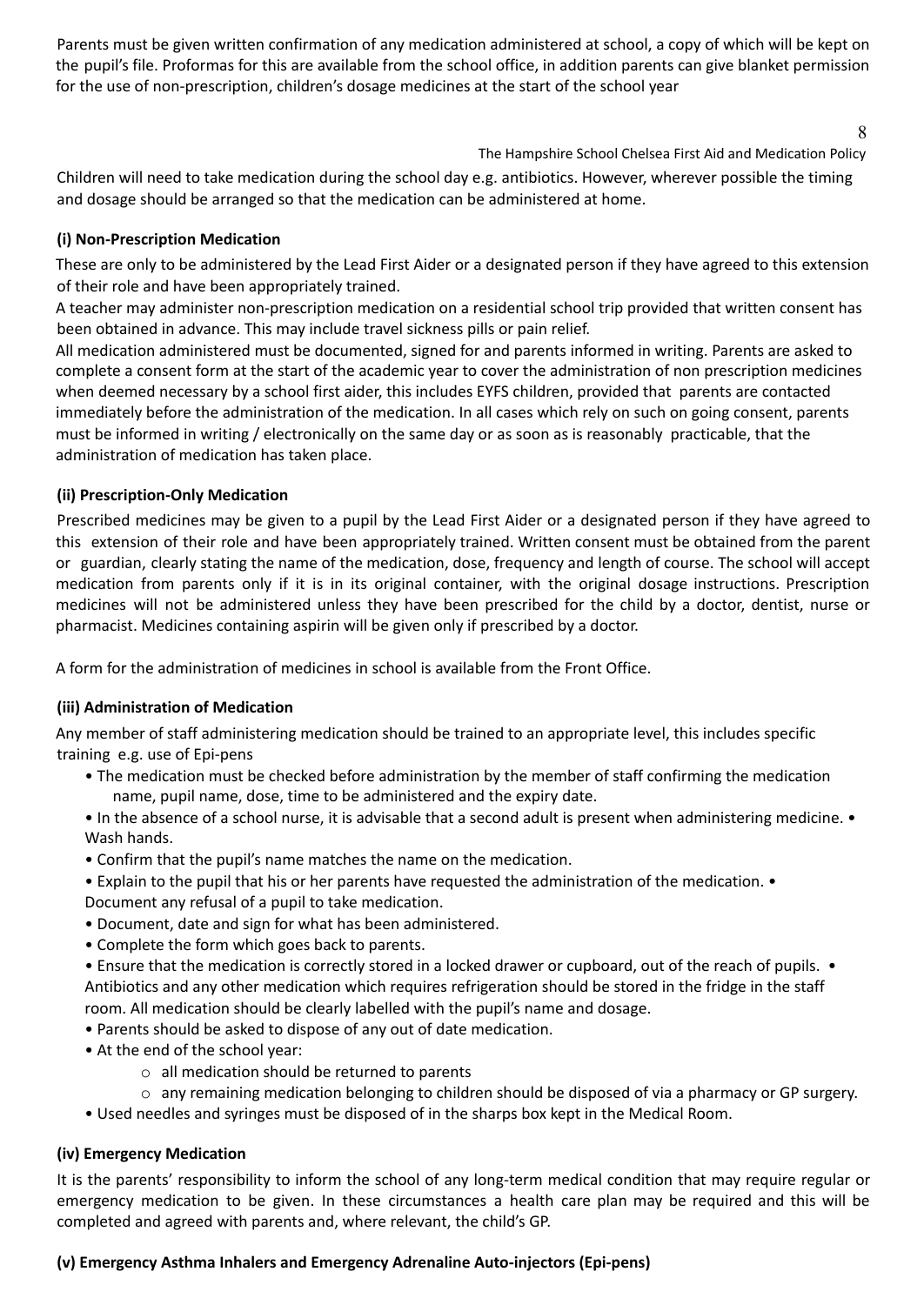For a number of years, it has been possible for schools to keep emergency asthma inhalers to cover the eventuality of a pupil's inhaler being lost or running out during school time. Since October 2017, this provision has been extended to enable schools also to keep emergency Epi-pens. This provision enables schools to purchase Epi-pens, without a

 $\mathbf Q$ 

The Hampshire School Chelsea First Aid and Medication Policy

prescription, for emergency use on children who are at risk of anaphylaxis but whose own device is not available or not working.

The school has decided at this point that such an option would not significantly enhance the school's provision. However, the situation will be kept under review and the school will consider the matter again should circumstances change.

Further information can be found on this website: https://www.gov.uk/government/publications/using-emergency-adrenaline-auto-injectors-in-schools

**Guidelines for reporting: RIDDOR (Reporting of Injuries, Diseases and Dangerous Occurrences Regulations 2013)** By law any of the following accidents or injuries to pupils, staff, visitors, members of the public or other people not at work requires notification to be sent to the Health and Safety executive by phone, fax, email or letter.

In relation to pupils, the list of reportable incidents is less extensive, since the school needs to take into consideration whether the accident is part of the "rough and tumble" of the activity being undertaken, or whether it is as a result of a shortcoming. Further guidance on this aspect of reporting can be found in the HSE guidance "Incident reporting in schools", which can be found here:

#### http://www.hse.gov.uk/pubns/edis1.pdf

Major injuries from schedule 1 of the regulations:

- 1. Any fracture, other than to the fingers, thumbs or toes.
- 2. Any amputation.
- 3. Dislocation of the shoulder, hip, knee or spine.
- 4. Loss of sight (whether temporary or permanent)
- 5. A chemical or hot metal burn to the eye or any penetrating injury to the eye.
- 6. Any injury resulting from an electric shock or electrical burn (including any electrical burn caused by arcing or arcing products, leading to unconsciousness or requiring resuscitation or admittance to hospital for more than 24 hours.
- 7. Any other injury leading to hypothermia, heat induced illness or to unconsciousness requiring resuscitation or admittance to hospital for more than 24 hours
- 8. Any other injury lasting over 3 days

9. Loss of consciousness caused by asphyxia or by exposure to a harmful substance or biological agent. 10. Either of the following conditions which result from the absorption of any substance by inhalation, ingestion or through the skin:

- 11. Acute illness requiring medical treatment; or
- 12. Loss of consciousness
- 13. Acute illness which requires medical treatment where there is reason to believe that this resulted from exposure to a biological agent or its toxins or infected material.
- 14. Death
- 15. A specified dangerous occurrence, where something happened which did not result in an injury, but could have done.

Further information on RIDDOR reporting requirements can be found on the RIDDOR website; http://www.hse.gov.uk/riddor/

## **Storage of this policy**

A copy of this policy is available for parents on the school website and staff on the school network. A hard copy is available from the Front Office.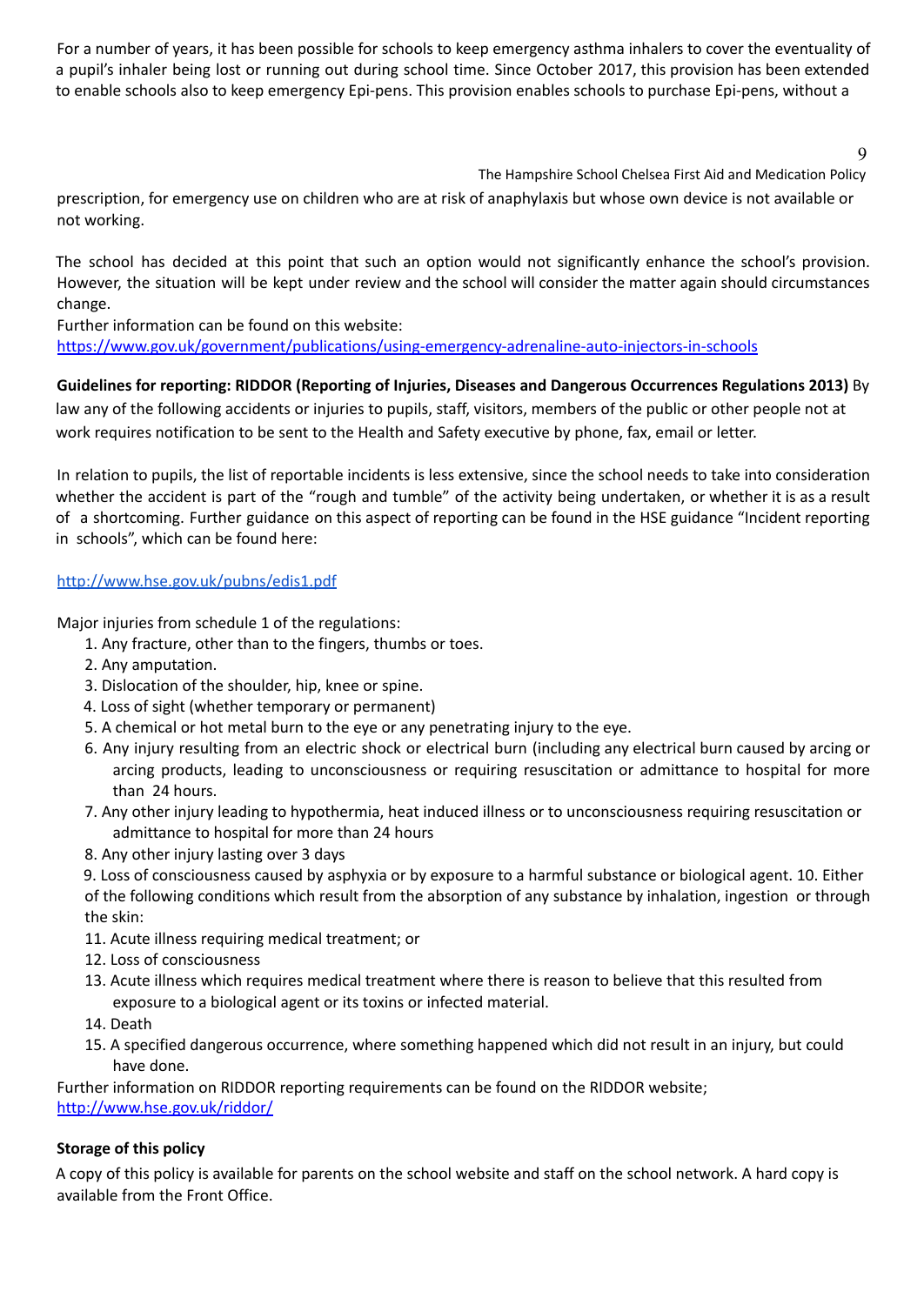10

## **Appendix 1: Guidance to staff on particular medical conditions**

#### **(i) Allergic reactions**

Symptoms and treatment of a mild allergic reaction:

- Rash
- Flushing of the skin
- Itching or irritation

If the pupil has a care plan, follow the guidance provided and agreed by parents. Administer the prescribed dose of antihistamine to a child who displays these mild symptoms only. Make a note of the type of medication, dose given, date, and time the medication was administered. Complete and sign the appropriate medication forms, as detailed in the policy. Observe the child closely for 30 minutes to ensure symptoms subside.

## **(ii) Anaphylaxis**

Symptoms and treatment of Anaphylaxis:

- Swollen lips, tongue, throat or face
- Nettle type rash
- Difficulty swallowing and/or a feeling of a lump in the throat
- Abdominal cramps, nausea and vomiting
- Generalised flushing of the skin
- Difficulty in breathing
- Difficulty speaking
- Sudden feeling of weakness caused by a fall in blood pressure
- Collapse and unconsciousness

When someone develops an anaphylactic reaction the onset is usually sudden, with the following signs and symptoms of the reaction progressing rapidly, usually within a few minutes.

#### **Action to be taken**

- 1. Send someone to call for a paramedic ambulance and inform parents. Arrange to meet parents at the hospital.
- 2. Send for the named emergency box.
- 3. Reassure the pupil help is on the way.
- 4. Remove the Epi-pen from the carton and pull off the grey safety cap.

5. Place the black tip on the pupil's thigh at right angles to the leg (there is no need to remove clothing). 6.

Press hard into the thigh until the auto injector mechanism functions and hold in place for 10 seconds. 7.

Remove the Epi-pen from the thigh and note the time.

- 8. Massage the injection area for several seconds.
- 9. If the pupil has collapsed, lay him/her on the side in the recovery position.
- 10. Ensure the paramedic ambulance has been called.
- 11. Stay with the pupil.
- 12. Steps 4-8 may be repeated if no improvement in 5 minutes with a second Epi-pen if you have been instructed to do so by a doctor.

**REMEMBER** Epi-pens are not a substitute for medical attention, if an anaphylactic reaction occurs and you administer the Epi-pen the pupil must be taken to hospital for further checks. Epi-pen treatment must only be undertaken by staff who have received specific training.

#### **(iii) Asthma management**

The school recognises that asthma is a serious but controllable condition and the school welcomes any pupil with asthma. The school ensures that all pupils with asthma can and do fully participate in all aspects of school life,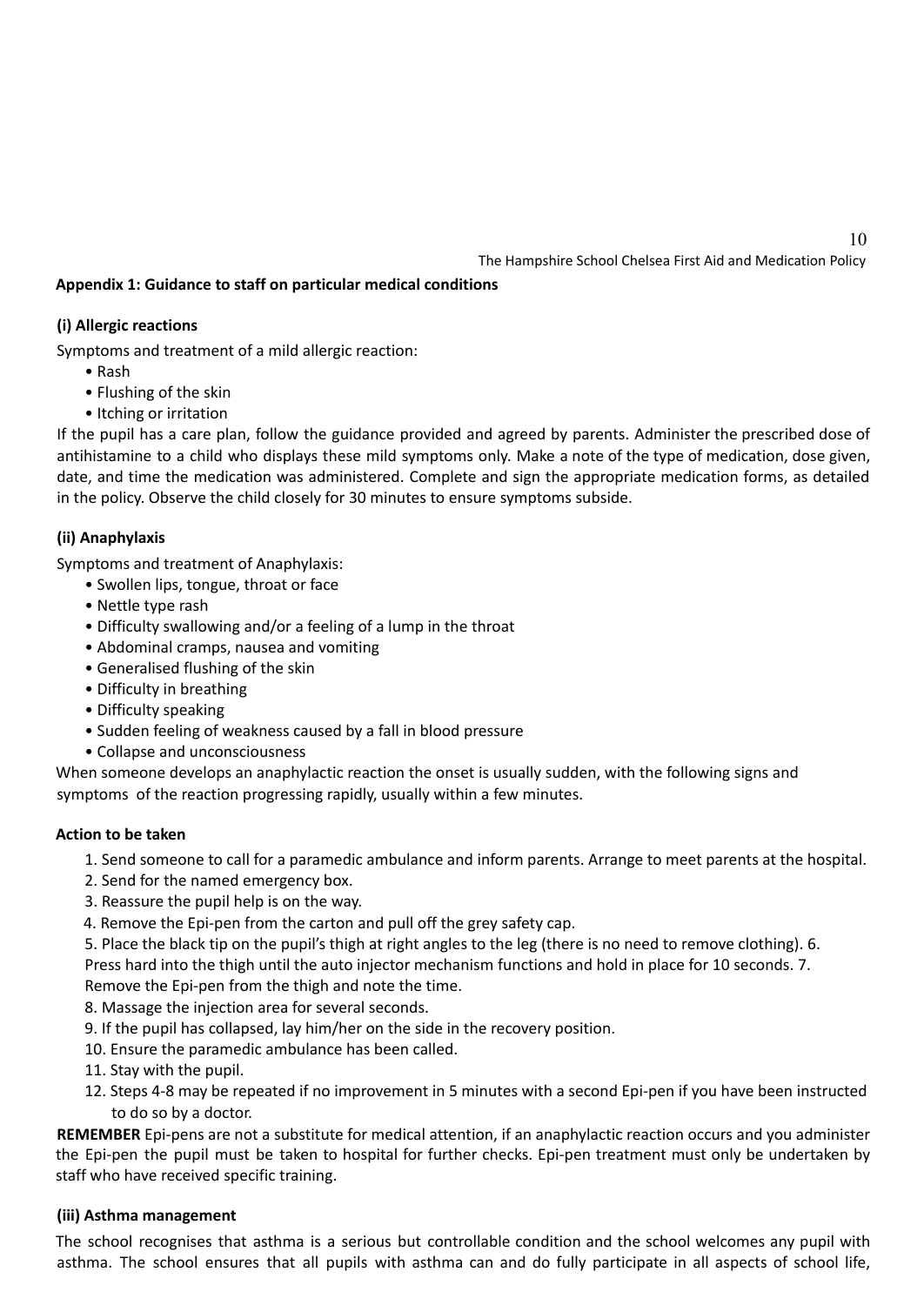including any out of school activities. Taking part in PE is an important part of school life for all pupils and pupils with asthma are encouraged to participate fully in all PE lessons. Teaching staff will be aware of any child with asthma from a list of pupils with medical conditions kept in the staff room. The school has a smoke free policy.

## **Trigger factors**

- Change in weather conditions
- Animal fur
- Having a cold or chest infection
- Exercise

11 The Hampshire School Chelsea First Aid and Medication Policy

- Pollen
- Chemicals
- Air pollutants
- Emotional situations
- Excitement

# **General considerations**

Pupils with asthma need immediate access to their reliever inhaler. Younger pupils will require assistance to administer their inhaler. It is the parents' responsibility to ensure that the school is provided with a named, in-date reliever inhaler, which is kept in the classroom, not locked away and always accessible to the pupil. Teaching staff should be aware of a child's trigger factors and try to avoid any situation that may cause a pupil to have an asthma attack. It is the parents' responsibility to provide a new inhaler when out of date. Pupils must be made aware of where their inhaler is kept and this medication must be taken on any out of school activities.

As appropriate for their age and maturity, pupils are encouraged to be responsible for their reliever inhaler, which is to be brought to school and kept in a school bag to be used as required. A spare named inhaler should be brought to school and given to the class teacher for use if the pupil's inhaler is lost or forgotten.

## **Recognising an asthma attack**

- Pupil unable to continue an activity
- Difficulty in breathing
- Chest may feel tight
- Possible wheeze
- Difficulty speaking
- Increased anxiety
- Coughing, sometimes persistently

# **Action to be taken**

1. Ensure that prescribed reliever medication (usually blue) is taken promptly.

- 2. Reassure the pupil.
- 3. Encourage the pupil to adopt a position which is best for them-usually sitting upright.
- 4. Wait five minutes. If symptoms disappear the pupil can resume normal activities.

5. If symptoms have improved but not completely disappeared, inform parents and give another dose of their inhaler and call the Lead First Aider or a first aider if she is not available.

6. Loosen any tight clothing.

7. If there is no improvement in 5-10 minutes continue to make sure the pupil takes one puff of their reliever inhaler every minute for five minutes or until symptoms improve.

8. Call an ambulance.

9. Accompany pupil to hospital and await the arrival of a parent.

# **(iv) Diabetes management**

Pupils with diabetes can attend school and carry out the same activities as their peers but some forward planning may be necessary. Staff must be made aware of any pupil with diabetes attending school.

# **Signs and symptoms of low blood sugar (hypoglycaemic attack)**

This happens very quickly and may be caused by: a late meal, missing snacks, insufficient carbohydrate, more exercise, warm weather, too much insulin and stress. The pupil should test his or her blood glucose levels if blood testing equipment is available.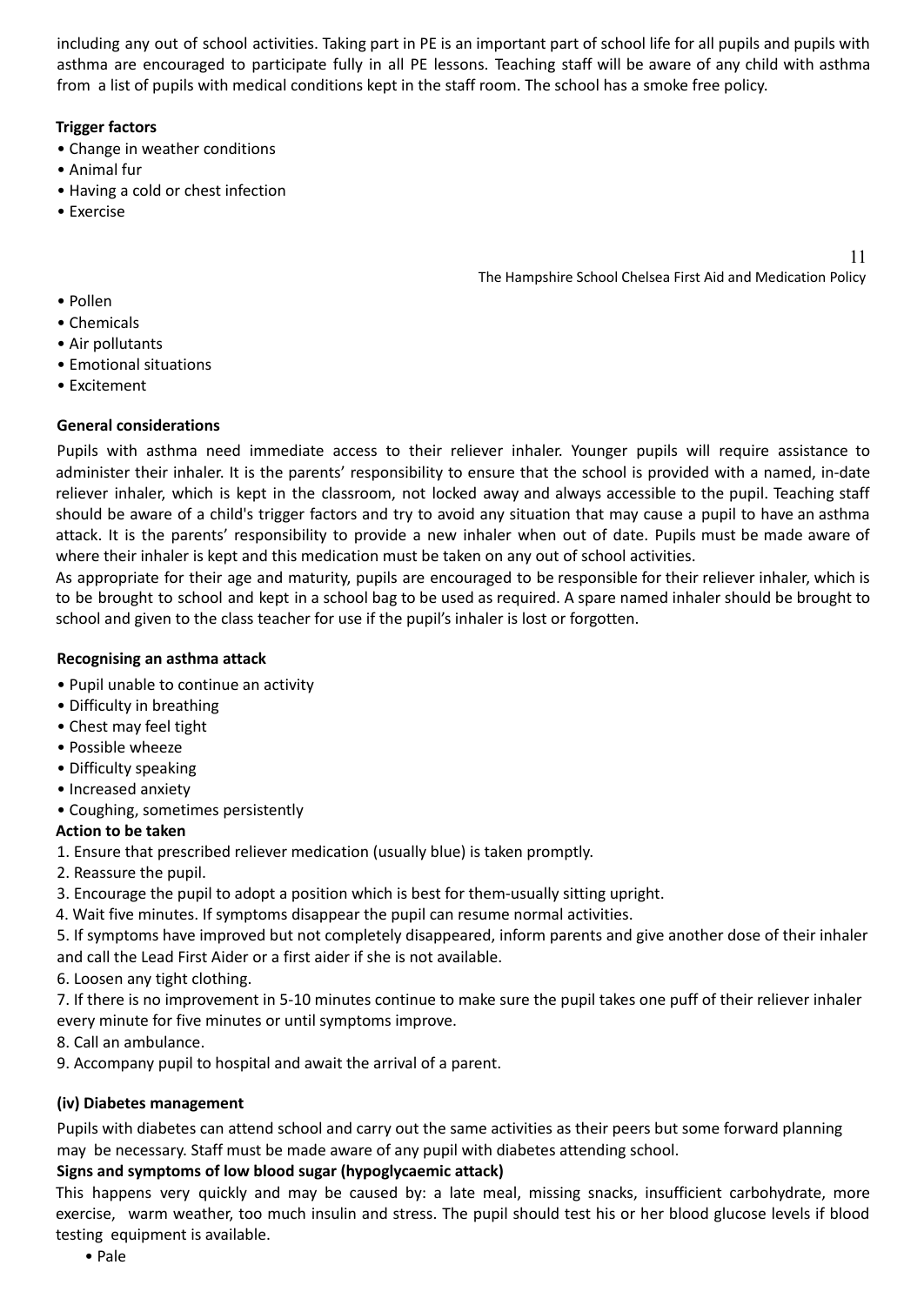- Glazed eyes
- Blurred vision
- Confusion/incoherent
- Shaking
- Headache
- Change in normal behaviour-weepy/aggressive/quiet
- Agitated/drowsy/anxious
- Tingling lips
- Sweating
- Hunger

12

## • Dizzy

## **Action to be taken**

- 1. Follow the guidance provided in the care plan agreed by parents.
- 2. Give fast acting glucose-either 50ml glass of Lucozade or 3 glucose tablets. (Pupils should always have their glucose supplies with them. Extra supplies will be kept in emergency boxes. This will raise the blood sugar level quickly.
- 3. This must be followed after 5-10 minutes by 2 biscuits, a sandwich or a glass of milk.
- 4. Do not send the child out of your care for treatment alone.
- 5. Allow the pupil to have access to regular snacks.
- 6. Inform parents.

## **Action to take if the pupil becomes unconscious:**

- 1. Place pupil in the recovery position and seek the help of the Lead First Aider or a first aider.
- 2. Do not attempt to give glucose via mouth as pupil may choke.
- 3. Telephone 999.
- 4. Inform parents.
- 5. Accompany pupil to hospital and await the arrival of a parent.

# **Signs and symptoms of high blood sugar (hyperglycaemic attack)**

Hyperglycaemia – develops much more slowly than hypoglycaemia but can be more serious if left untreated. It can be caused by too little insulin, eating more carbohydrate, infection, stress and less exercise than normal. • Feeling tired and weak

- Thirst
- Passing urine more often
- Nausea and vomiting
- Drowsy
- Breath smelling of acetone
- Blurred vision
- Unconsciousness

# **Action to be taken**

- 1. Inform the Lead First Aider or a first aider
- 2. Inform parents
- 3. Pupil to test blood or urine
- 4. Call 999

## **(v) Epilepsy management**

## **How to recognise a seizure**

There are several types of epilepsy but seizures are usually recognisable by the following symptoms:

- Pupil may appear confused and fall to the ground.
- Slow noisy breathing.
- Possible blue colouring around the mouth returning to normal as breathing returns to normal. Rigid muscle spasms.
- Twitching of one or more limbs or face
- Possible incontinence.
- A pupil diagnosed with epilepsy will have an emergency care plan

## **Action to be taken**

1. Send for an ambulance;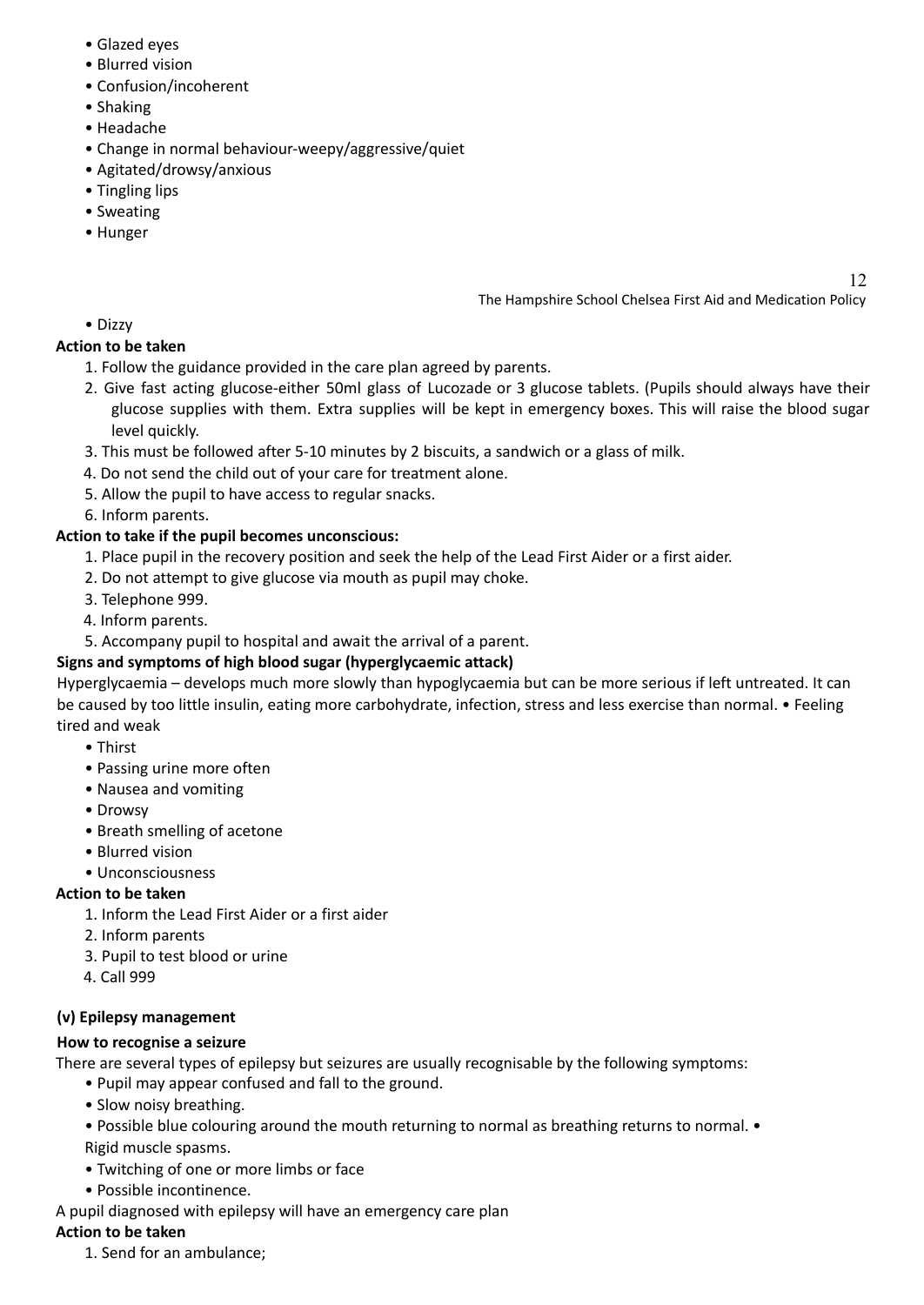- 2. if this is a pupil's first seizure,
- 3. if a pupil known to have epilepsy has a seizure lasting for more than five minutes or
- 4. if an injury occurs.
- 5. 2. Seek the help of the Lead First Aider or a first aider.
- 6. 3. Help the pupil to the floor.
- 5. Do not try to stop seizure.
- 6. Do not put anything into the mouth of the pupil.
- 7. Move any other pupils away and maintain pupil's dignity.
- 8. Protect the pupil from any danger.
- 9. As the seizure subsides, gently place them in the recovery position to maintain the airway.
- 10. Allow patient to rest as necessary.
- 11. Inform parents.

- 12. Call 999 if you are concerned.
- 13. Describe the event and its duration to the paramedic team on arrival.
- 14. Reassure other pupils and staff.
- 15. Accompany pupil to hospital and await the arrival of a parent.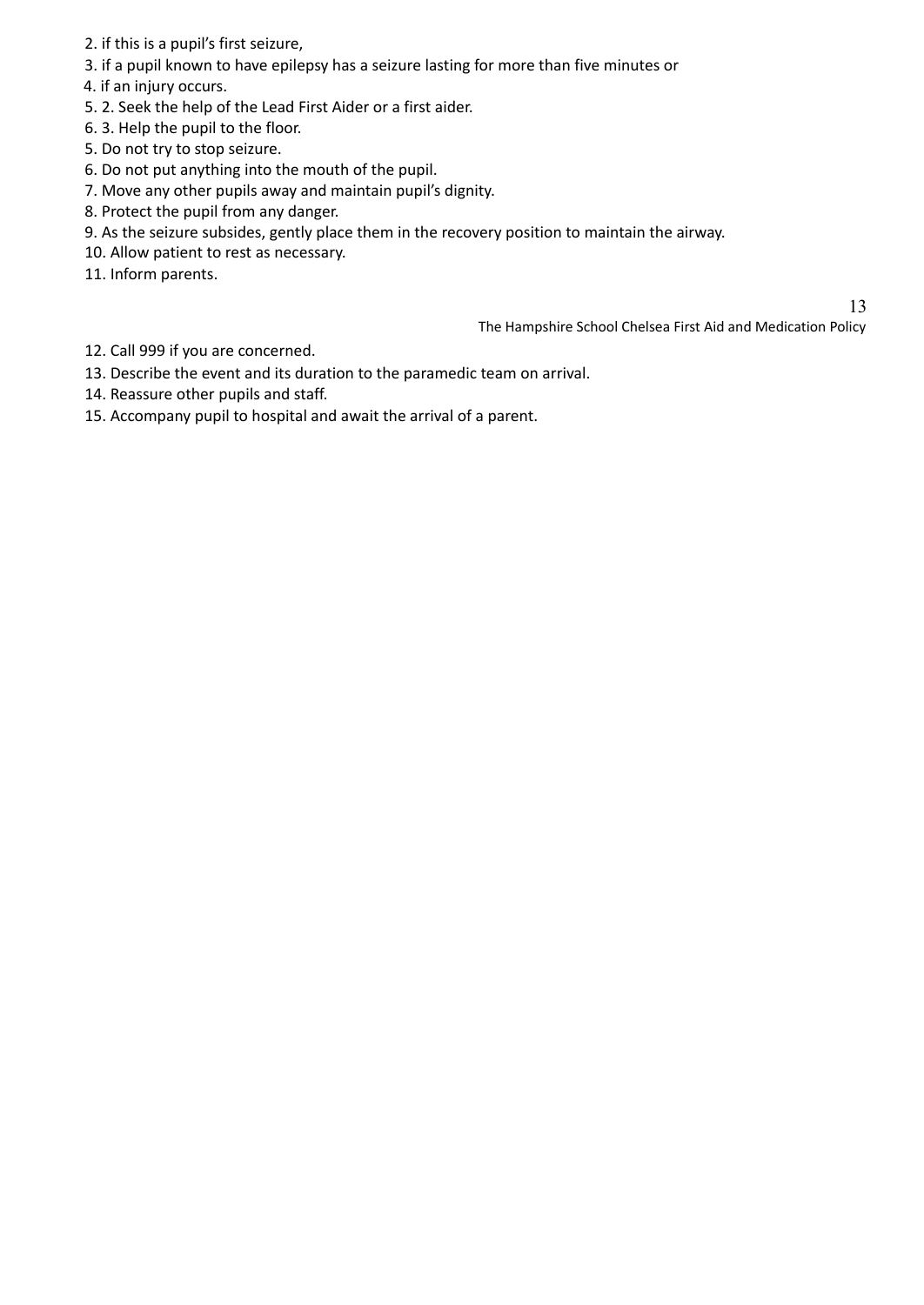# **Appendix 2: Needlestick Injuries**

● If there is any accidental injury to the person administering medicine via an injection by way of puncturing the skin with an exposed needle, then the following action must be taken: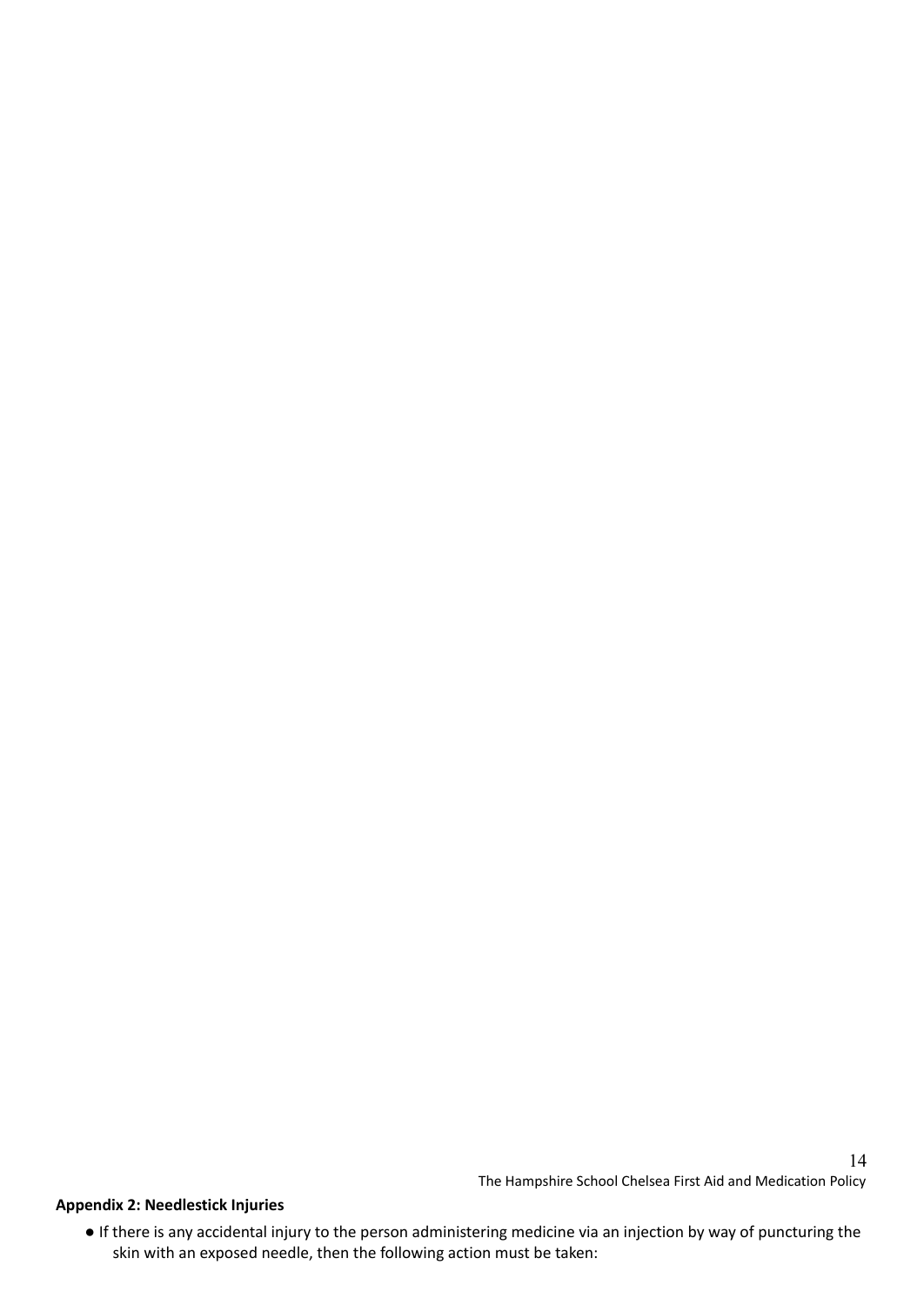- Bleed the puncture site
- Rinse the wound under running water for a few minutes
- Dry and cover the site with a plaster
- Seek medical advice immediately
	- You may be advised to attend Accident and Emergency for a blood test
	- Information on how the injury occurred will be required
	- Details of the third party involved will be required
	- If the third party is a pupil, then the parents must be made aware that their child's details will have to be given to the medical team who are caring for the injured party.
	- This all needs to be undertaken with the full permission of the Head
- An accident form must be completed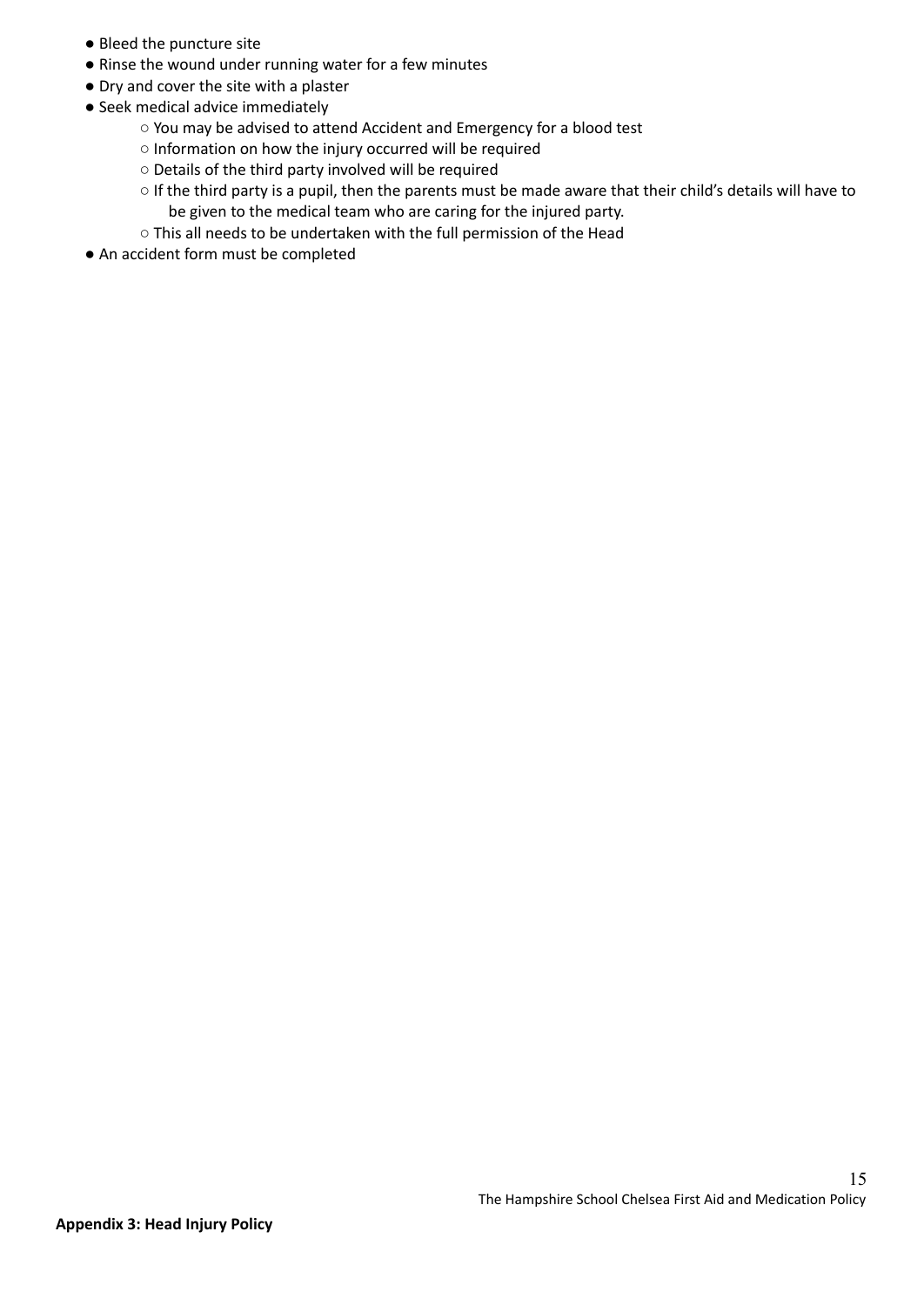## **1. Introduction**

The school's Head Injury Policy has been written in accordance with NICE clinical guidelines, World Rugby Concussion Guidance and England Rugby Club Concussion - Headcase Resources. It has been approved by the Lead First Aider.

## **2. Background**

A head injury is defined as any trauma to the head excluding superficial injuries to the face. Fortunately, the majority of head injuries within school are minor and can be managed at school or at home. However, some can be more severe and it is important that a child is assessed and treated accordingly. The risk of brain injury can depend on the force and speed of the impact and complications such as swelling, bruising or bleeding can occur within the brain itself or the skull.

Concussion is defined as a traumatic brain injury resulting in the disturbance of brain function. There are many symptoms but the most common ones are dizziness, headache, memory disturbance or balance problems. Concussion is caused by either a direct blow to the head or blows to other parts of the body resulting in a rapid movement of the head e.g. whiplash.

It is also important to note that a repeat injury to the head after a recent previous concussion can have serious implications.

## **3. Process for managing a suspected head injury**

All head injuries that occur on the school site must be recorded immediately in the First Aid book by the person who witnessed the accident. The same person will inform the Form Tutor of the child; this is to ensure that the child is monitored throughout the day if they remain at school following the injury. A member of the Senior Leadership Team is informed immediately, a First Aider assesses the injury and a call is made by the member of the Senior Leadership Team to the parent(s) regardless of the severity of he injury and a note from the school's management system is sent home detailing the nature of the injury. The Lead First Aider is informed. The exception for this is if the pupil needs urgent medical attention, at which point the Emergency Services should be called by the witness and/or member of the SLT with no delay. The pupil must be assessed and monitored for at least one hour by a qualified First Aider and referred for medical review as per the guidelines in this document. If in doubt, the First Aider should call NHS 111 for advice or 999.

If after one hour the pupil is symptom free, he/she can return to lessons but must be kept under observation for the remainder of that day. This applies even if the pupil feels it is unnecessary. As concussion typically presents in the first 24-48 hours following a head injury, it is important that the pupil is monitored and assessed until they go home.

## **4. Recognising Concussion**

One or more of the following signs clearly indicate a concussion:

- Seizures
- Loss of consciousness suspected or confirmed
- Unsteady on feet or balance problems or falling over or poor co-ordination
- Confused
- Disorientated not aware of where they are or who they are or the time of day
- Dazed, blank or vacant look
- Behavioural changes e.g. more emotional or more irritable

One or more of the following may suggest a concussion:

- Lying motionless on the ground
- Slow to get up off the ground
- Grabbing or clutching their head
- Injury event that could possibly cause concussion

IF A PUPIL IS PLAYING SPORTS AND HAS SUFFERED A HEAD INJURY AND/OR IS SHOWING SIGNS OF CONCUSSION, HE/SHE SHOULD IMMEDIATELY BE REMOVED FROM TRAINING/PLAY FOR THE REST OF THE LESSON AND THE PROCEDURE DETAILED ABOVE FOLLOWED.

## **5. Emergency Management**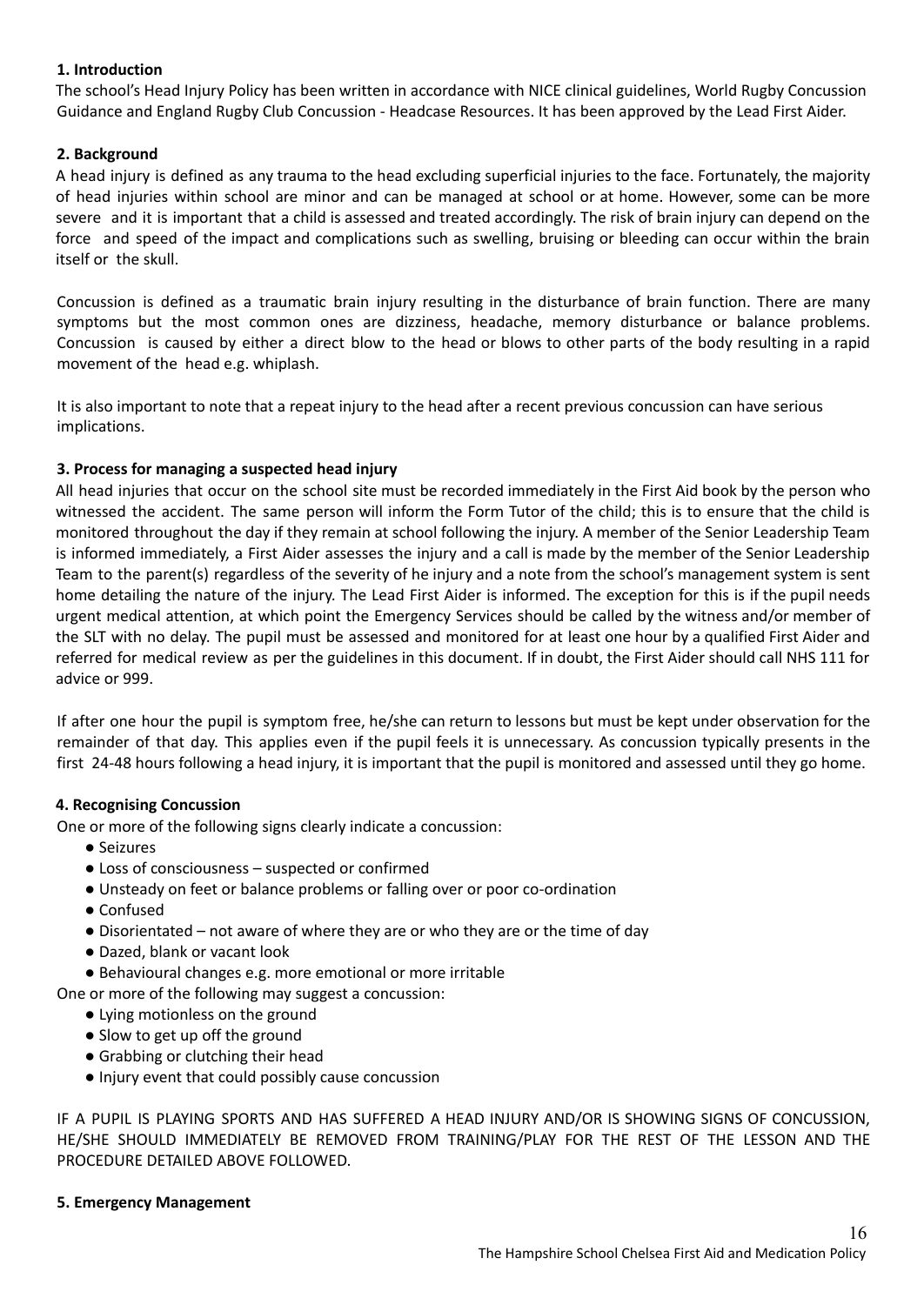The following signs may indicate a medical emergency and an ambulance should be called immediately:

- Rapid deterioration of neurological function
- Decreasing level of consciousness
- Decrease or irregularity of breathing

● Any signs or symptoms of neck, spine or skull fracture or bleeding for example bleeding from one or both ears, clear fluid running from ears or nose, black eye with no obvious cause, new deafness in one or more ear, bruising behind one or more ear, visible trauma to skull or scalp, penetrating injury signs ● Seizure activity

● Any pupil with a witnessed prolonged loss of consciousness and who is not stable (i.e. condition is worsening)

## **6. Referral to Hospital**

The Lead First Aider, or in their absence, a qualified First Aider, should refer any pupil who has sustained a head injury to a hospital emergency department, using the Ambulance Service if deemed necessary, if any of the following are present (a member of the SLT must be informed):

- Glasgow Coma Scale (GCS) score of less than 15 on initial assessment.
- Any loss of consciousness as a result of the injury.
- Any focal neurological deficit problems restricted to a particular part of the body or a particular activity, for example, difficulties with understanding, speaking, reading or writing; decreased sensation; loss of balance; general weakness; visual changes; abnormal reflexes; and problems walking since the injury.
- Amnesia for events before or after the injury (assessment of amnesia will not be possible in preverbal children and unlikely to be possible in children aged under 5).
- Persistent headache since the injury.
- Any vomiting episodes since the injury.
- Any seizure since the injury.
- Any previous brain surgery.
- A high-energy head injury. For example, pedestrian struck by motor vehicle, occupant ejected from motor vehicle, fall from a height of greater than 1 metre or more than 5 stairs, diving accident, high-speed motor vehicle collision, rollover motor accident, accident involving motorised recreational vehicles, bicycle collision, or any other potentially high-energy mechanism.
- Any history of bleeding or clotting disorders.
- Current anticoagulant therapy such as warfarin.
- Current drug or alcohol intoxication.
- There are any safeguarding concerns (for example, possible non-accidental injury or a vulnerable person is affected).
- Continuing concern by the professional about the diagnosis.

In the absence of any of the risk factors above, consider referral to an emergency department if any of the following factors are present, depending on judgement of severity:

- Irritability or altered behaviour, particularly in infants and children aged under 5 years. Visible trauma to the head not covered above but still of concern to the healthcare professional. ● No one is able to observe the injured person at home.
- Continuing concern by the injured person or their family/guardian about the diagnosis.

It is the responsibility of the parent/guardian to take the pupil to the nearest Emergency Department if it is recommended by the Lead First Aider. The policy for taking pupils to hospital is also referenced in the safeguarding policy.

## **7. Questions to ask the pupil to determine issues with memory.**

If they fail to answer correctly any of these questions, there is a strong suspicion of concussion "Where are we now?"

"Is it before or after lunch?"

"What was your last lesson?"

"What is your Form Tutor's name?"

"What Form are you in?"

## **8. DO's and DON'Ts**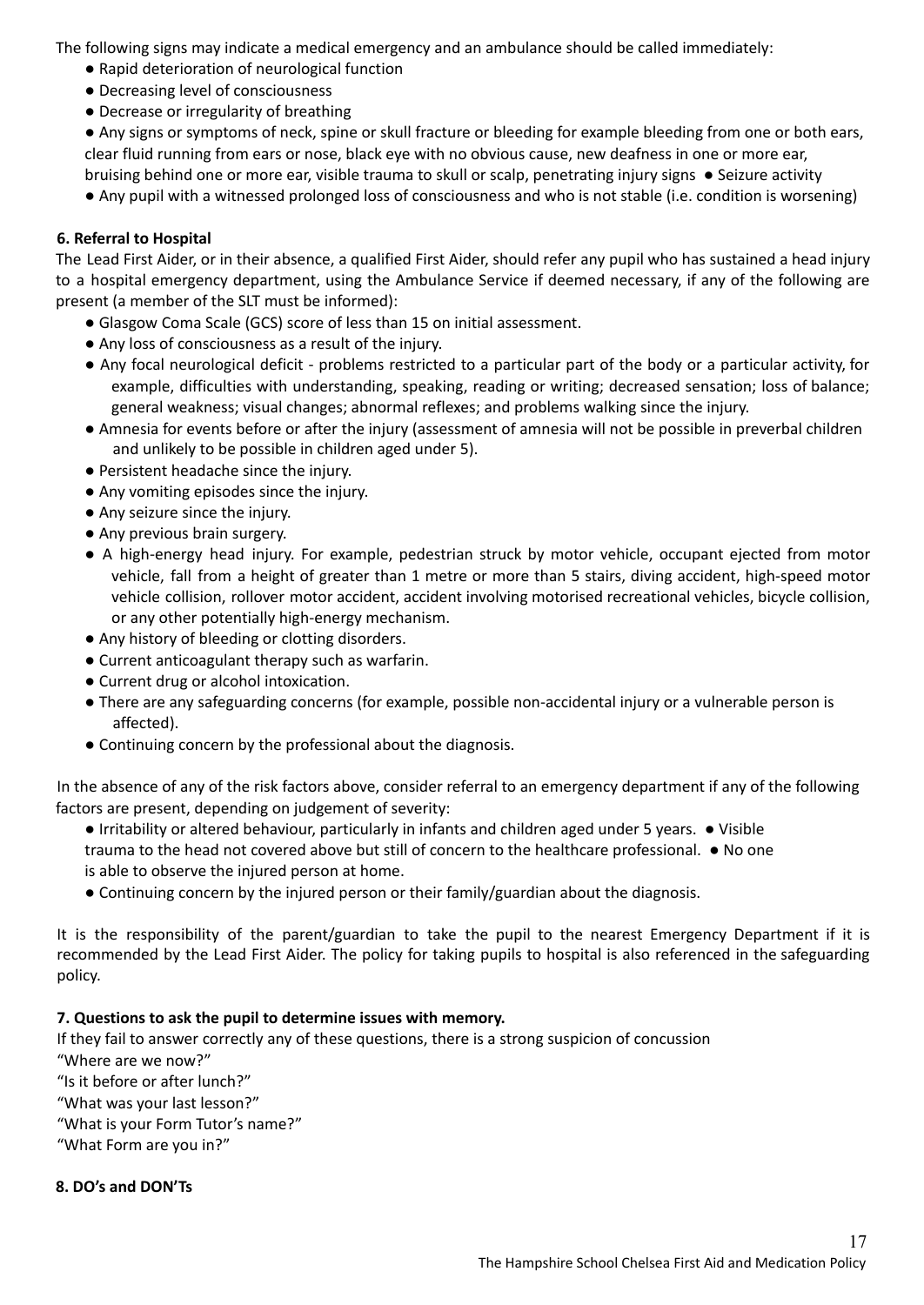- Subject to parental consent and any allergies, the pupil may be given Paracetamol but must not be given Ibuprofen or Aspirin as these can cause the injury to bleed.
- If he/she is vomiting or at risk of vomiting DO NOT give him/her anything to eat or drink until completely recovered
- Unless there are injuries elsewhere, monitor the pupil in a semi upright position so that the head is at least at a 30-degree angle if lying down.
- DO apply a covered instant cold pack to the injured area for 15-20 minutes UNLESS the area has an open wound.

## **9. Head Injury Notifications**

The person supervising the pupil at the time is responsible for contacting:

- A member of the Senior Leadership Team (SLT) and the School Lead First Aider
- The member of the SLT contacts the pupil's parents/carers
- The pupil's Form Tutor
- Front Office if an ambulance is called
- Head and Deputy Head if the pupil is taken to hospital

If the head injury is minor and the pupil stays at school, the parent/carers should be informed by a member of the SLT or the School Lead First Aider, a Head Injury email/note is sent home (Appendix 4A) and the pupil monitored by the Form Tutor for potential deterioration of symptoms.

**10. Returning to school and sporting activities following a head injury and/or concussion** For minor head injuries, the pupil can return to school once they have recovered. The protocols detailed above must be followed by the Head of PE. If the pupil has a diagnosed concussion, the symptoms of concussion can persist for several days or weeks after the event therefore returning to school should be agreed with the parents/carers, the Lead First Aider and the pupil's doctor.

For return to exercise and sporting activities within school for pupils with concussion, the school follows the Rugby Union's Graduated Return to Play Pathway (RFU 2016) (Appendix 4B). This requires an initial minimum two weeks' rest (including 24 hours complete physical and cognitive rest) and they can then progress to Stage 2 only if they are symptom free for at least 48 hours, have returned to normal academic performance and have been cleared by the pupil's doctor or the Lead First Aider. This pathway must be adhered to regardless of the pupil/parents/carers views. The reason for this is a repeat head injury could have serious consequences to the pupil during this time.

The pupil can then progress through each stage as long as no symptoms or signs of concussion return. If any symptoms occur, they must be seen by a doctor before returning to the previous stage after a minimum 48-hour period of rest with no symptoms.

On completion of stage 4, in order for a pupil to return to full contact practice, he/she must be cleared by his/her Doctor or approved Healthcare Professional. This can be the School Nurse.

A School Graduated Return to Play Pupil Progress Sheet has been developed in order to monitor and communicate the pupil's progress and this outlines the 5 stages of the GRTP pathway to follow (Appendix 4C). It should be completed by the PE staff members or School Lead First Aider in conjunction with the pupil's parents/guardian. It is the parent/guardian's responsibility to inform the pupil's external sports clubs if the child has sustained a head injury and/or concussion.

For ease of reference, the following sporting activities will not be permitted until Stage 5 of the GRTP:

- Rugby Football Cricket
- Basketball Netball Rounders

Pupils may still attend Games lessons but an alternative role will be found for them during the session.

## **11. Reporting**

An accident form will be completed by the witness to the event, first aider or School Nurse. If the incident requires reporting to RIDDOR this will be actioned by the Lead First Aider.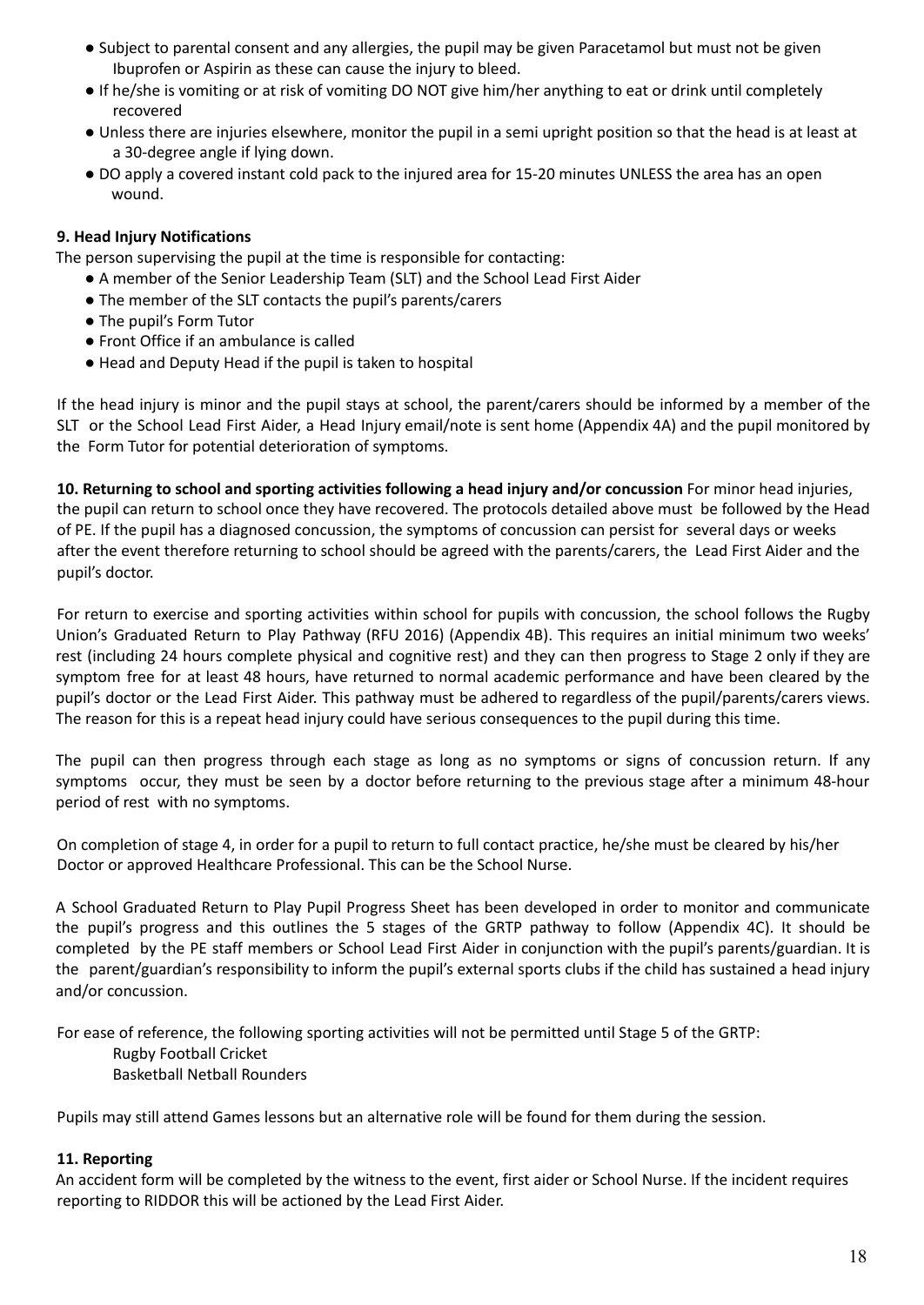#### **12. References**

*Concussion – Headcase Resources* England Rugby, available online at: http://www.englandrugby.com/my-rugby/players/player-health/concussionheadcase/resources/

*Head injury: assessment and early management* National Institute for Health and Care Excellence (NICE Guidelines CG176 January 2014 Last updated June 2017), available online at: https://www.nice.org.uk/guidance/cg176

*World Rugby Concussion Guidance* World Rugby Player Welfare, available online at: http://www.irbplayerwelfare.com/concussion

*NHS Head Injury and Concussion*, available online at: https://www.nhs.uk/conditions/minor-head-injury/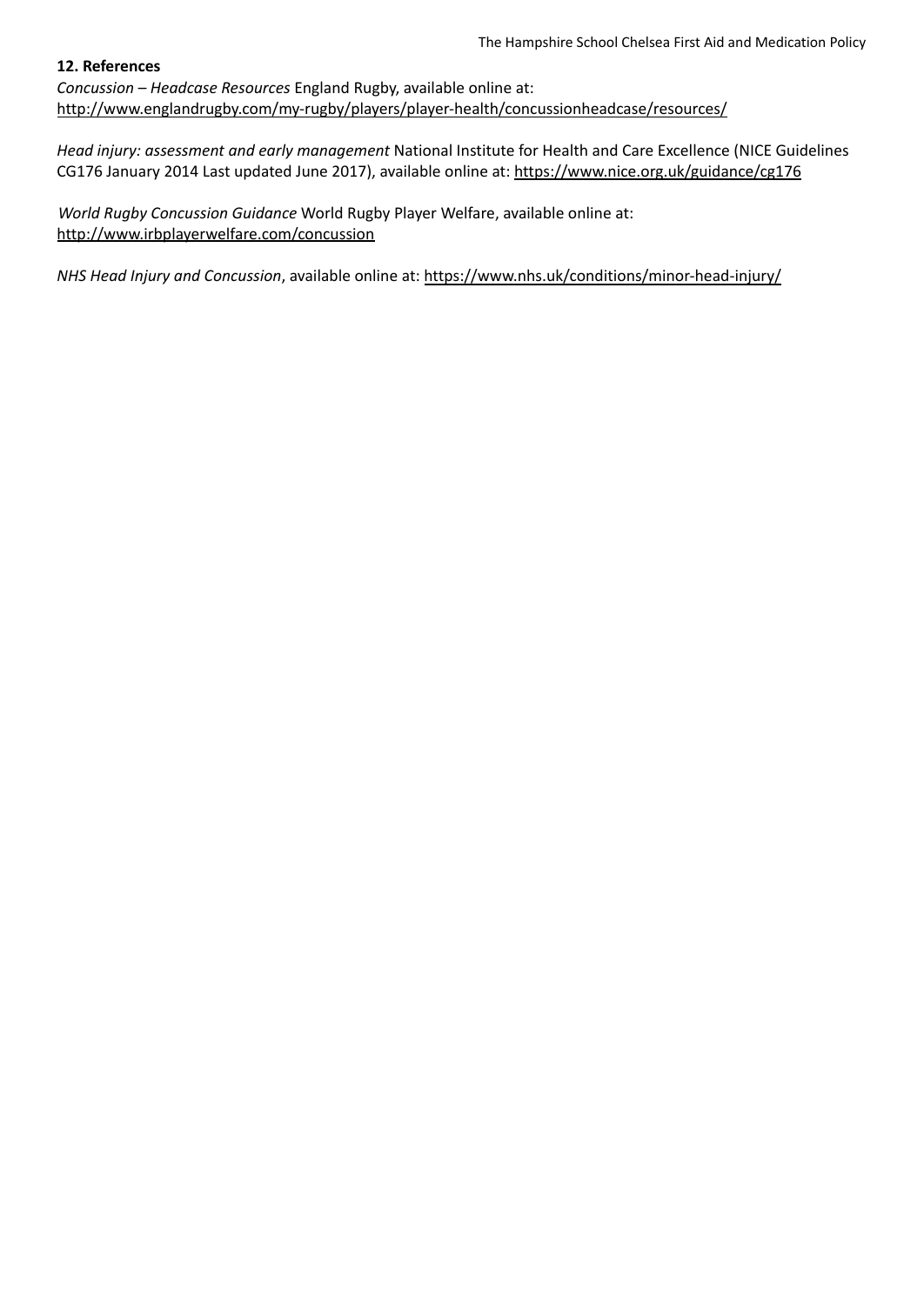#### **Appendix 4A: Sample Head Injury Email**

Dear {parent salutation]

I am writing to inform you that [pupil name] has bumped [his/her] head at school today. There is nothing to worry about and [pupil name] does not need to be collected from school but it is important that head injuries are watched closely for at least 24 hours so we wanted to make you aware.

[Pupil name] was hit by a ball / hit [his/her] head on a desk/table / hit [his/her] head on \_\_\_\_\_\_\_\_ / hit [his/her] head on/by another student enroute to class / during break time / during lunch time / during [his/her] PE lesson / in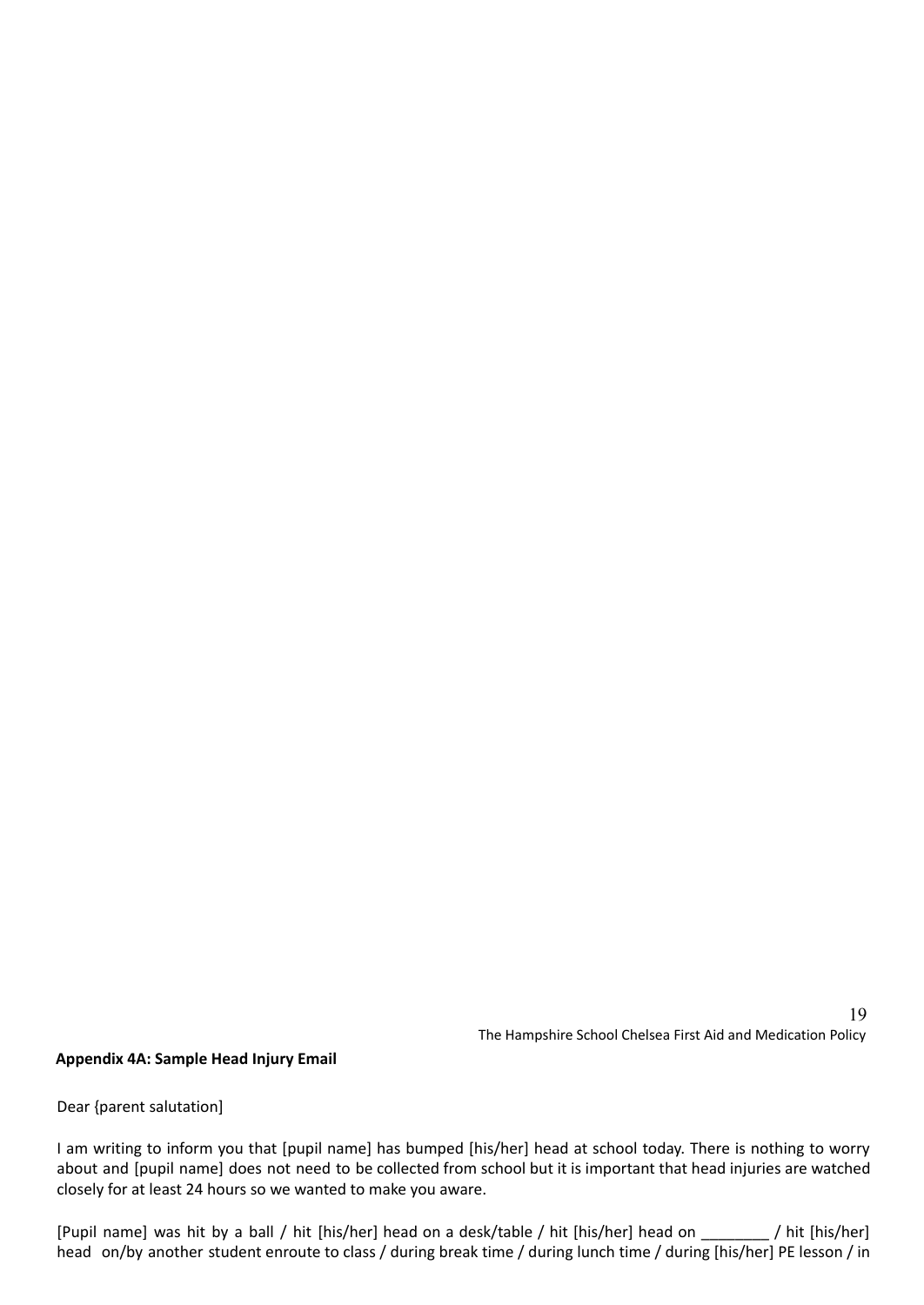the classroom.

[Pupil name] was observed for early minutes by the same and was alert and orientated to time, place and person. An ice pack was applied to the area, [his/her] eyes were checked and [he/she] felt well enough to return to class.

All head injuries should be watched closely for at least 24 hours. You may allow [pupil name] to sleep but should check on [him/her] periodically.

Contact your family physician immediately if [pupil name]:

- Complains of a headache that continues or increases in severity;
- Does not seem to respond or does not act as {{heshe}} usually does. [Pupil name] should be aware of the day and date;
- Complains of a strange taste in [his/her] mouth or you see a fluid or blood that continually drains from [his/her] ears or nose;
- Vomits;
- Has difficulty in seeing, sees double, unusual movements of the eyes or if one pupil becomes larger than the other;
- Is dizzy and has difficulty walking;
- Complains of weakness or is unable to move one or both of [his/her] arms or legs;
- Has twitching movements of the body or convulsions;
- Becomes very sleepy and cannot easily be awakened (Note: it is not necessary to keep [pupil name] awake but it is advisable to check on [his/her] every two hours if you are concerned).
- Before giving [pupil name] any medication for continuous pain, contact your physician.

Some children will become unwell 7 to 10 days after an accident. Please keep this email and show it to your doctor if any of the above happen at any time during the next 10 days. If [pupil name] has had two or more serious head injuries in the last 12 months, please contact your physician.

Kind regards

Lead First Aider

20 The Hampshire School Chelsea First Aid and Medication Policy

**Appendix 4B: Graduated Return to Play (RFU 2016)**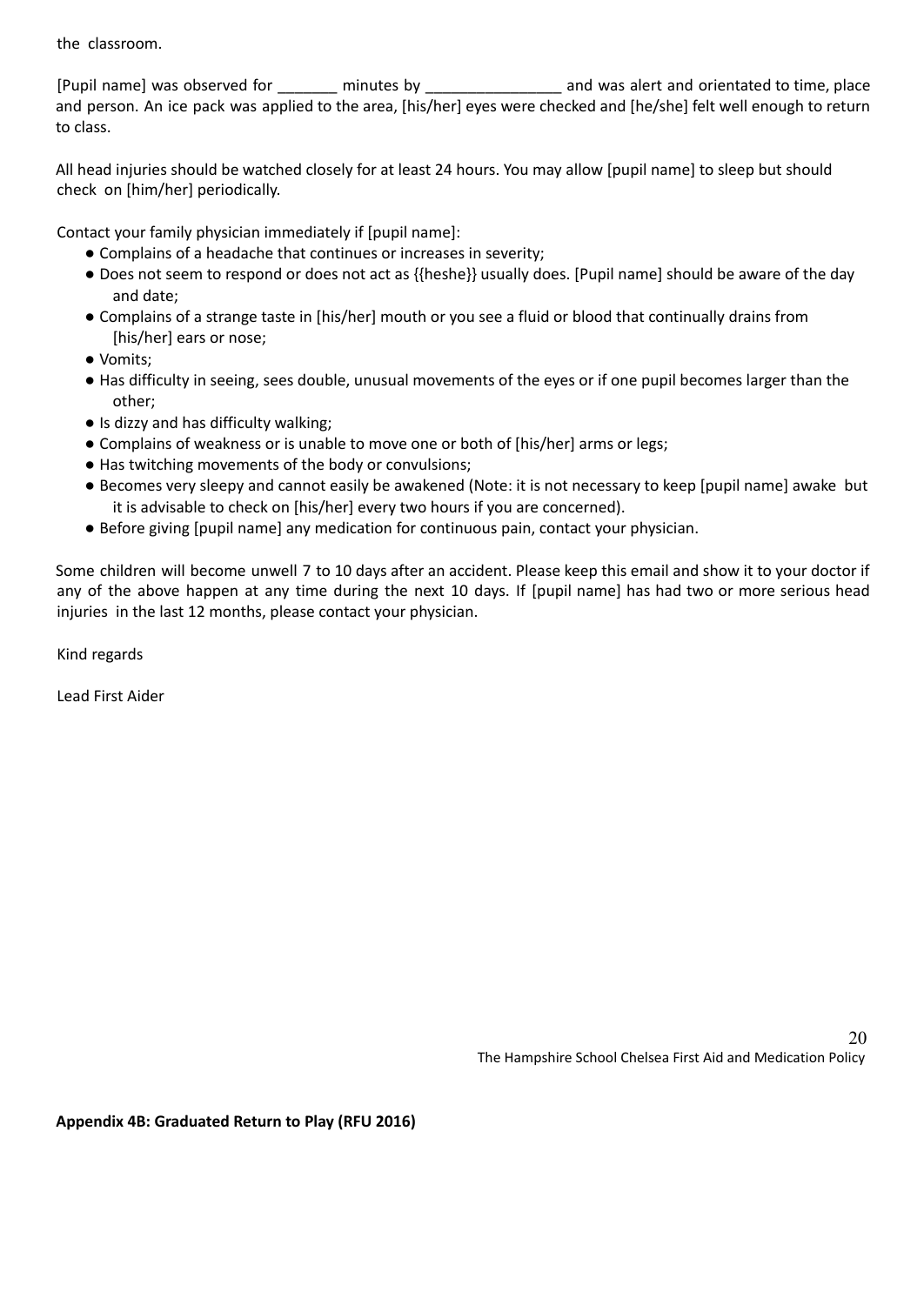| <b>Stage</b> | <b>Rehabilitation</b><br><b>Stage</b> | <b>Exercise Allowed</b>                                                                                                     | <b>Objective</b>                                                                         |
|--------------|---------------------------------------|-----------------------------------------------------------------------------------------------------------------------------|------------------------------------------------------------------------------------------|
|              | Rest                                  | Complete physical and cognitive rest without symptoms                                                                       | Recovery                                                                                 |
|              | Light aerobic exercise                | Walking, swimming or stationary cycling keeping intensity,<br><70% maximum predicted heart rate. No resistance<br>training. | Increase heart rate and assess<br>recovery                                               |
|              | Sport-specific<br>exercise            | Running drills. No head impact<br>activities.                                                                               | Add movement and assess<br>recovery                                                      |
|              | Non-contact training<br>drills        | Progression to more complex training drills, e.g. passing<br>drills. May start progressive resistance training.             | Add exercise + coordination,<br>and cognitive load. Assess<br>recovery                   |
| ς            | <b>Full Contact Practice</b>          | Normal training activities                                                                                                  | Restore confidence and assess<br>functional skills by coaching<br>staff. Assess recovery |
|              | Return to Play                        | Player rehabilitated                                                                                                        | Safe return to play once fully<br>recovered.                                             |

21

The Hampshire School Chelsea First Aid and Medication Policy

## **Appendix 4C: The Hampshire School Chelsea Graduated Return to Play - Pupil Progress Sheet**

| <b>Pupil's Name</b>                 |  |
|-------------------------------------|--|
| <b>Class/Year</b>                   |  |
| <b>Date of Concussion</b>           |  |
| <b>Commencement of GRTP</b>         |  |
| <b>Staff Member commencing GRTP</b> |  |

| <b>Stage</b>                                    | <b>Duration</b> | <b>Rehabilitation Stage</b>                                        | <b>Start</b><br><b>Date</b> | End<br>Date | <b>Comments</b> | Signature/<br>Role* |
|-------------------------------------------------|-----------------|--------------------------------------------------------------------|-----------------------------|-------------|-----------------|---------------------|
| 1                                               | 14 days         | Rest - complete physical and<br>cognitive rest without<br>symptoms |                             |             |                 |                     |
| <b>CLEARANCE BY DOCTOR OR LEAD SCHOOL NURSE</b> |                 |                                                                    |                             |             |                 |                     |
| $\overline{2}$                                  | 2 days          | P.E. Lessons/Light aerobic<br>exercise                             |                             |             |                 |                     |